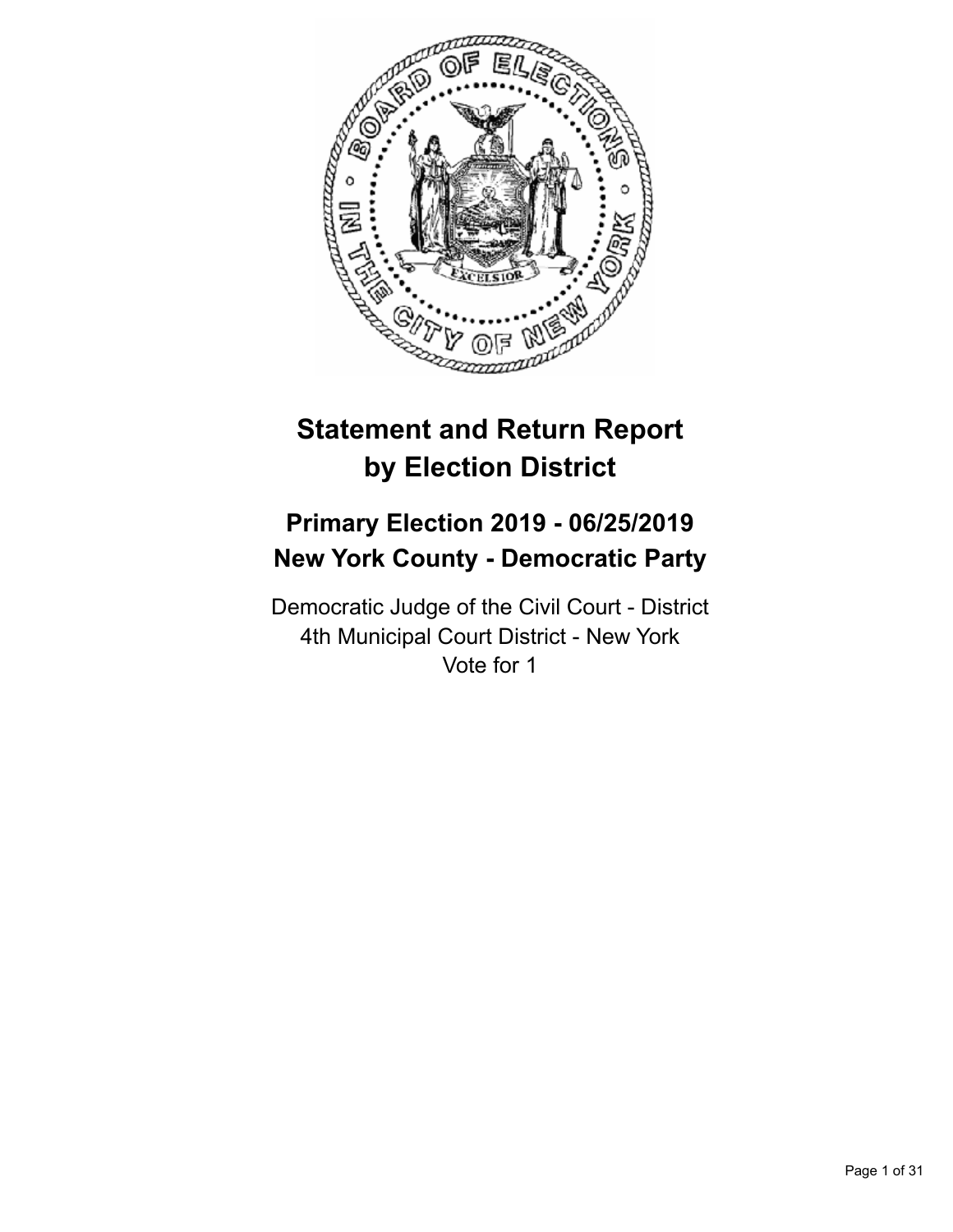

| E. GRACE PARK<br><b>Total Votes</b>                      | 14 |
|----------------------------------------------------------|----|
|                                                          |    |
| LYNNE FISCHMAN UNIMAN                                    |    |
| <b>Total Applicable Ballots</b>                          | 14 |
| Less - Inapplicable Federal/Special Presidential Ballots | 0  |
| <b>Total Ballots</b>                                     | 14 |
| AFFIDAVIT                                                |    |
| ABSENTEE / MILITARY                                      | 0  |
| MANUALLY COUNTED EMERGENCY                               | 0  |
| PUBLIC COUNTER                                           | 13 |

#### **002/73**

| PUBLIC COUNTER                                           | 9        |
|----------------------------------------------------------|----------|
| MANUALLY COUNTED EMERGENCY                               | $\Omega$ |
| <b>ABSENTEE / MILITARY</b>                               | 3        |
| AFFIDAVIT                                                | $\Omega$ |
| <b>Total Ballots</b>                                     | 12       |
| Less - Inapplicable Federal/Special Presidential Ballots | $\Omega$ |
| <b>Total Applicable Ballots</b>                          | 12       |
| LYNNE FISCHMAN UNIMAN                                    | 2        |
| E. GRACE PARK                                            | 10       |
| <b>Total Votes</b>                                       | 12       |
|                                                          |          |

# **003/73**

| 34             |
|----------------|
| 0              |
| $\overline{2}$ |
| $\Omega$       |
| 36             |
| $\Omega$       |
| 36             |
| 12             |
| 23             |
| 35             |
|                |
|                |

| PUBLIC COUNTER                                           | 23       |
|----------------------------------------------------------|----------|
| <b>MANUALLY COUNTED EMERGENCY</b>                        | $\Omega$ |
| ABSENTEE / MILITARY                                      | 3        |
| AFFIDAVIT                                                | $\Omega$ |
| <b>Total Ballots</b>                                     | 26       |
| Less - Inapplicable Federal/Special Presidential Ballots | 0        |
| <b>Total Applicable Ballots</b>                          | 26       |
| LYNNE FISCHMAN UNIMAN                                    | 10       |
| E. GRACE PARK                                            | 16       |
| <b>Total Votes</b>                                       | 26       |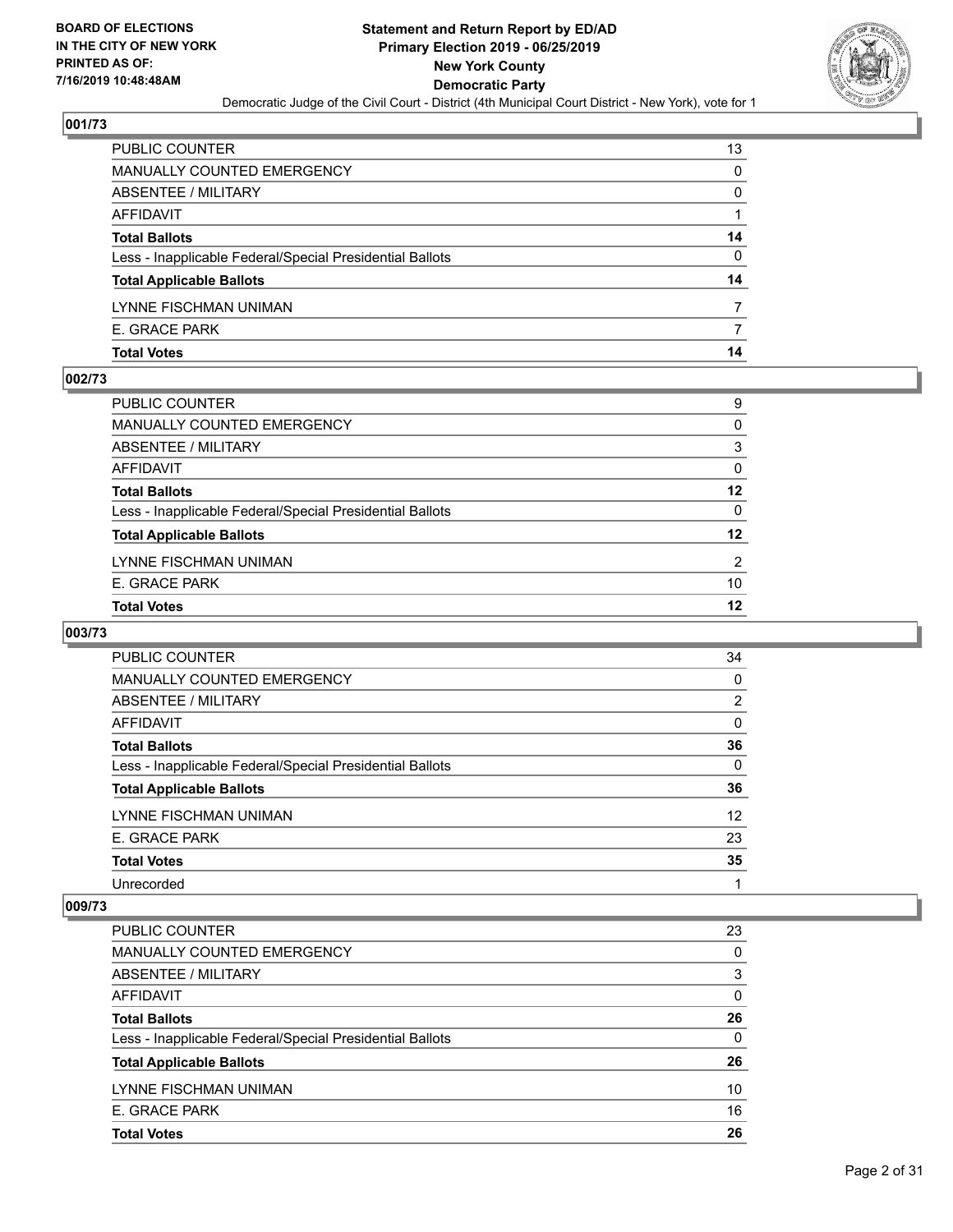

| E. GRACE PARK<br><b>Total Votes</b>                      | 30<br>54 |
|----------------------------------------------------------|----------|
| LYNNE FISCHMAN UNIMAN                                    | 24       |
| <b>Total Applicable Ballots</b>                          | 54       |
| Less - Inapplicable Federal/Special Presidential Ballots | 0        |
| <b>Total Ballots</b>                                     | 54       |
| AFFIDAVIT                                                | $\Omega$ |
| ABSENTEE / MILITARY                                      | 6        |
| <b>MANUALLY COUNTED EMERGENCY</b>                        | $\Omega$ |
| PUBLIC COUNTER                                           | 48       |

## **011/73**

| PUBLIC COUNTER                                           | 24       |
|----------------------------------------------------------|----------|
| <b>MANUALLY COUNTED EMERGENCY</b>                        | $\Omega$ |
| <b>ABSENTEE / MILITARY</b>                               | 3        |
| AFFIDAVIT                                                | $\Omega$ |
| <b>Total Ballots</b>                                     | 27       |
| Less - Inapplicable Federal/Special Presidential Ballots | $\Omega$ |
| <b>Total Applicable Ballots</b>                          | 27       |
| LYNNE FISCHMAN UNIMAN                                    | 13       |
| E. GRACE PARK                                            | 14       |
| <b>Total Votes</b>                                       | 27       |
|                                                          |          |

# **012/73**

| <b>Total Votes</b>                                       | 5 |
|----------------------------------------------------------|---|
| E. GRACE PARK                                            | 4 |
| LYNNE FISCHMAN UNIMAN                                    |   |
| <b>Total Applicable Ballots</b>                          | 5 |
| Less - Inapplicable Federal/Special Presidential Ballots | 0 |
| <b>Total Ballots</b>                                     | 5 |
| AFFIDAVIT                                                | 0 |
| ABSENTEE / MILITARY                                      | 0 |
| MANUALLY COUNTED EMERGENCY                               | 0 |
| PUBLIC COUNTER                                           | 5 |

| <b>Total Votes</b>                                       | 6 |
|----------------------------------------------------------|---|
| E. GRACE PARK                                            | 6 |
| LYNNE FISCHMAN UNIMAN                                    | 0 |
| <b>Total Applicable Ballots</b>                          | 6 |
| Less - Inapplicable Federal/Special Presidential Ballots | 0 |
| <b>Total Ballots</b>                                     | 6 |
| AFFIDAVIT                                                | 0 |
| ABSENTEE / MILITARY                                      | 0 |
| MANUALLY COUNTED EMERGENCY                               | 0 |
| <b>PUBLIC COUNTER</b>                                    | 6 |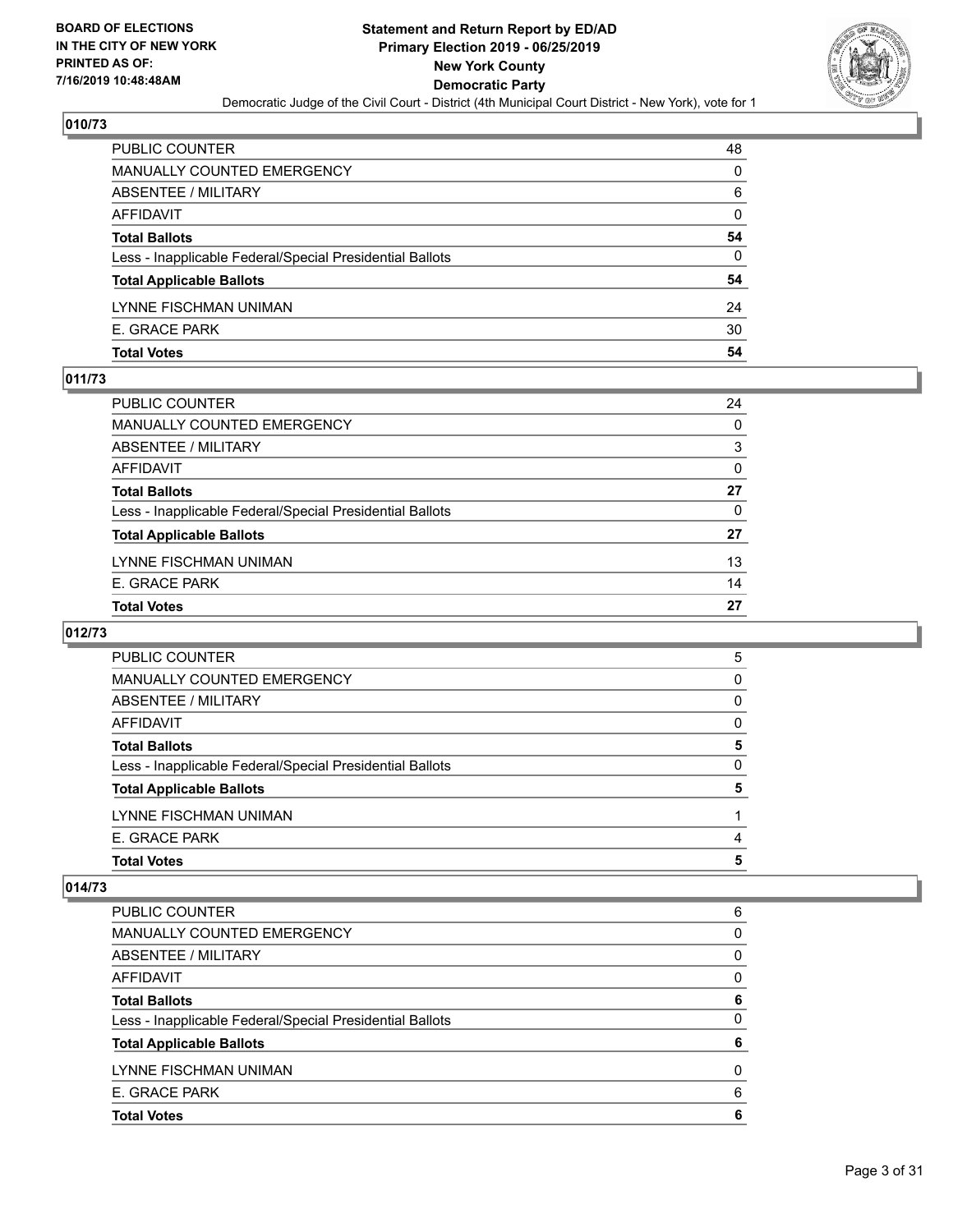

| <b>Total Votes</b>                                       | 9        |
|----------------------------------------------------------|----------|
| E. GRACE PARK                                            | 6        |
| LYNNE FISCHMAN UNIMAN                                    | 3        |
| <b>Total Applicable Ballots</b>                          | 9        |
| Less - Inapplicable Federal/Special Presidential Ballots | $\Omega$ |
| <b>Total Ballots</b>                                     | 9        |
| <b>AFFIDAVIT</b>                                         | $\Omega$ |
| ABSENTEE / MILITARY                                      | 2        |
| MANUALLY COUNTED EMERGENCY                               | 0        |
| PUBLIC COUNTER                                           |          |

## **016/73**

| PUBLIC COUNTER                                           | 13       |
|----------------------------------------------------------|----------|
| <b>MANUALLY COUNTED EMERGENCY</b>                        | 0        |
| <b>ABSENTEE / MILITARY</b>                               |          |
| AFFIDAVIT                                                | 0        |
| <b>Total Ballots</b>                                     | 14       |
| Less - Inapplicable Federal/Special Presidential Ballots | $\Omega$ |
| <b>Total Applicable Ballots</b>                          | 14       |
| LYNNE FISCHMAN UNIMAN                                    | 5        |
| E. GRACE PARK                                            | 9        |
| <b>Total Votes</b>                                       | 14       |
|                                                          |          |

# **018/73**

| <b>Total Votes</b>                                       | 17 |
|----------------------------------------------------------|----|
|                                                          |    |
| E. GRACE PARK                                            | 8  |
| LYNNE FISCHMAN UNIMAN                                    | 9  |
| <b>Total Applicable Ballots</b>                          | 17 |
| Less - Inapplicable Federal/Special Presidential Ballots | 0  |
| <b>Total Ballots</b>                                     | 17 |
| AFFIDAVIT                                                | 0  |
| ABSENTEE / MILITARY                                      |    |
| <b>MANUALLY COUNTED EMERGENCY</b>                        | 0  |
| PUBLIC COUNTER                                           | 16 |

#### **019/73**

| <b>Total Votes</b>                                       | 12            |
|----------------------------------------------------------|---------------|
| E. GRACE PARK                                            | 10            |
| LYNNE FISCHMAN UNIMAN                                    | $\mathcal{P}$ |
| <b>Total Applicable Ballots</b>                          | 12            |
| Less - Inapplicable Federal/Special Presidential Ballots | 0             |
| <b>Total Ballots</b>                                     | 12            |
| AFFIDAVIT                                                | 0             |
| ABSENTEE / MILITARY                                      | 2             |
| <b>MANUALLY COUNTED EMERGENCY</b>                        | 0             |
| PUBLIC COUNTER                                           | 10            |

# **020/73 COMBINED into: 019/73**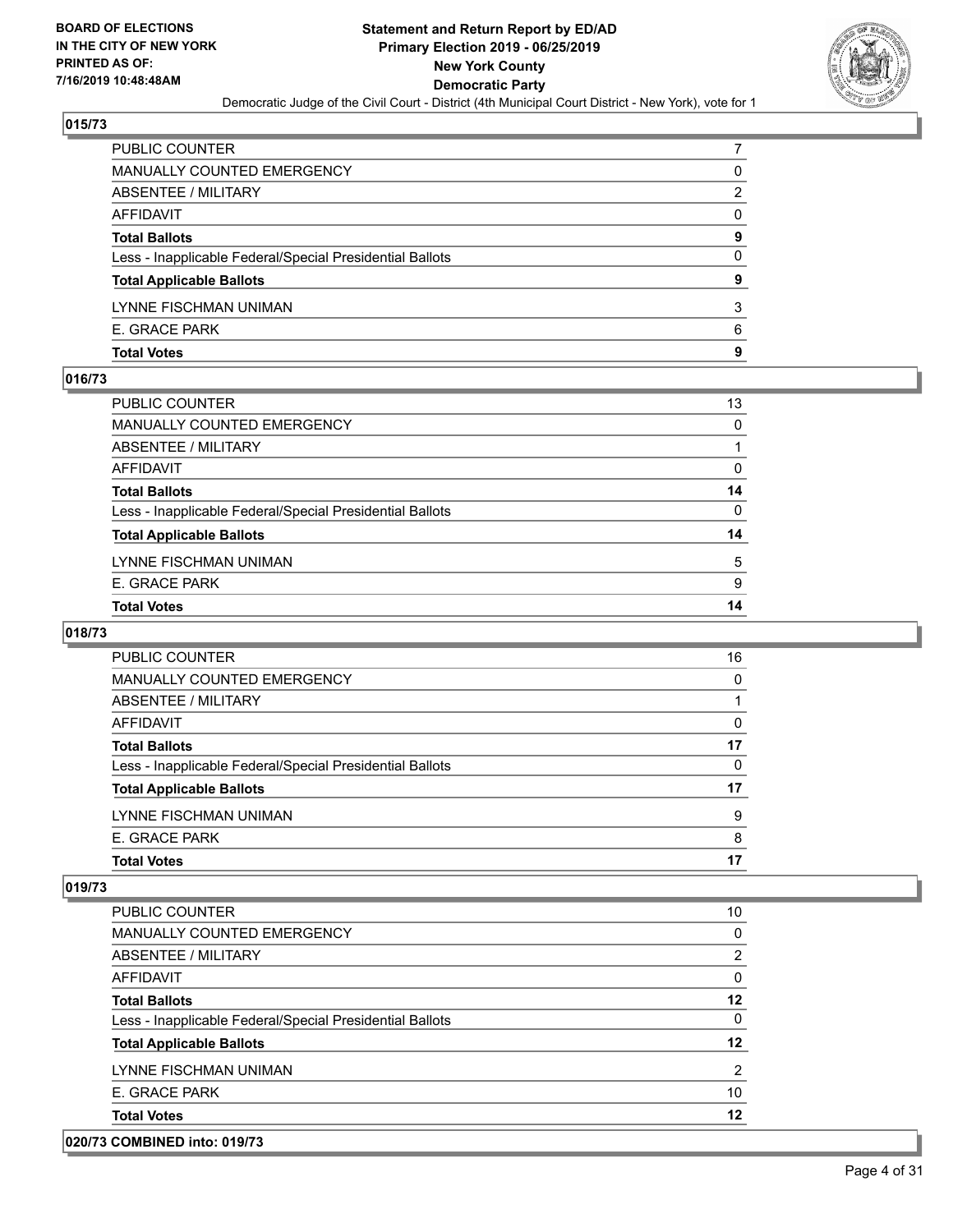

| PUBLIC COUNTER                                           | 14       |
|----------------------------------------------------------|----------|
| MANUALLY COUNTED EMERGENCY                               | $\Omega$ |
| <b>ABSENTEE / MILITARY</b>                               | 2        |
| AFFIDAVIT                                                | $\Omega$ |
| <b>Total Ballots</b>                                     | 16       |
| Less - Inapplicable Federal/Special Presidential Ballots | $\Omega$ |
| <b>Total Applicable Ballots</b>                          | 16       |
| LYNNE FISCHMAN UNIMAN                                    |          |
| E. GRACE PARK                                            | 9        |
| <b>Total Votes</b>                                       | 16       |

## **022/73**

| PUBLIC COUNTER                                           | 21       |
|----------------------------------------------------------|----------|
| <b>MANUALLY COUNTED EMERGENCY</b>                        | $\Omega$ |
| ABSENTEE / MILITARY                                      | 6        |
| <b>AFFIDAVIT</b>                                         | 0        |
| <b>Total Ballots</b>                                     | 27       |
| Less - Inapplicable Federal/Special Presidential Ballots | 0        |
| <b>Total Applicable Ballots</b>                          | 27       |
| LYNNE FISCHMAN UNIMAN                                    | 13       |
| E. GRACE PARK                                            | 13       |
| <b>Total Votes</b>                                       | 26       |
| Unrecorded                                               |          |
|                                                          |          |

# **023/73**

| PUBLIC COUNTER                                           | 15       |
|----------------------------------------------------------|----------|
| <b>MANUALLY COUNTED EMERGENCY</b>                        | $\Omega$ |
| ABSENTEE / MILITARY                                      | 3        |
| AFFIDAVIT                                                | $\Omega$ |
| <b>Total Ballots</b>                                     | 18       |
| Less - Inapplicable Federal/Special Presidential Ballots | 0        |
| <b>Total Applicable Ballots</b>                          | 18       |
| LYNNE FISCHMAN UNIMAN                                    | 8        |
| E. GRACE PARK                                            | 10       |
| <b>Total Votes</b>                                       | 18       |

| <b>PUBLIC COUNTER</b>                                    | 20 |
|----------------------------------------------------------|----|
| <b>MANUALLY COUNTED EMERGENCY</b>                        | 0  |
| ABSENTEE / MILITARY                                      |    |
| AFFIDAVIT                                                | 0  |
| <b>Total Ballots</b>                                     | 21 |
| Less - Inapplicable Federal/Special Presidential Ballots | 0  |
| <b>Total Applicable Ballots</b>                          | 21 |
| LYNNE FISCHMAN UNIMAN                                    | 8  |
| E. GRACE PARK                                            | 13 |
| <b>Total Votes</b>                                       | 21 |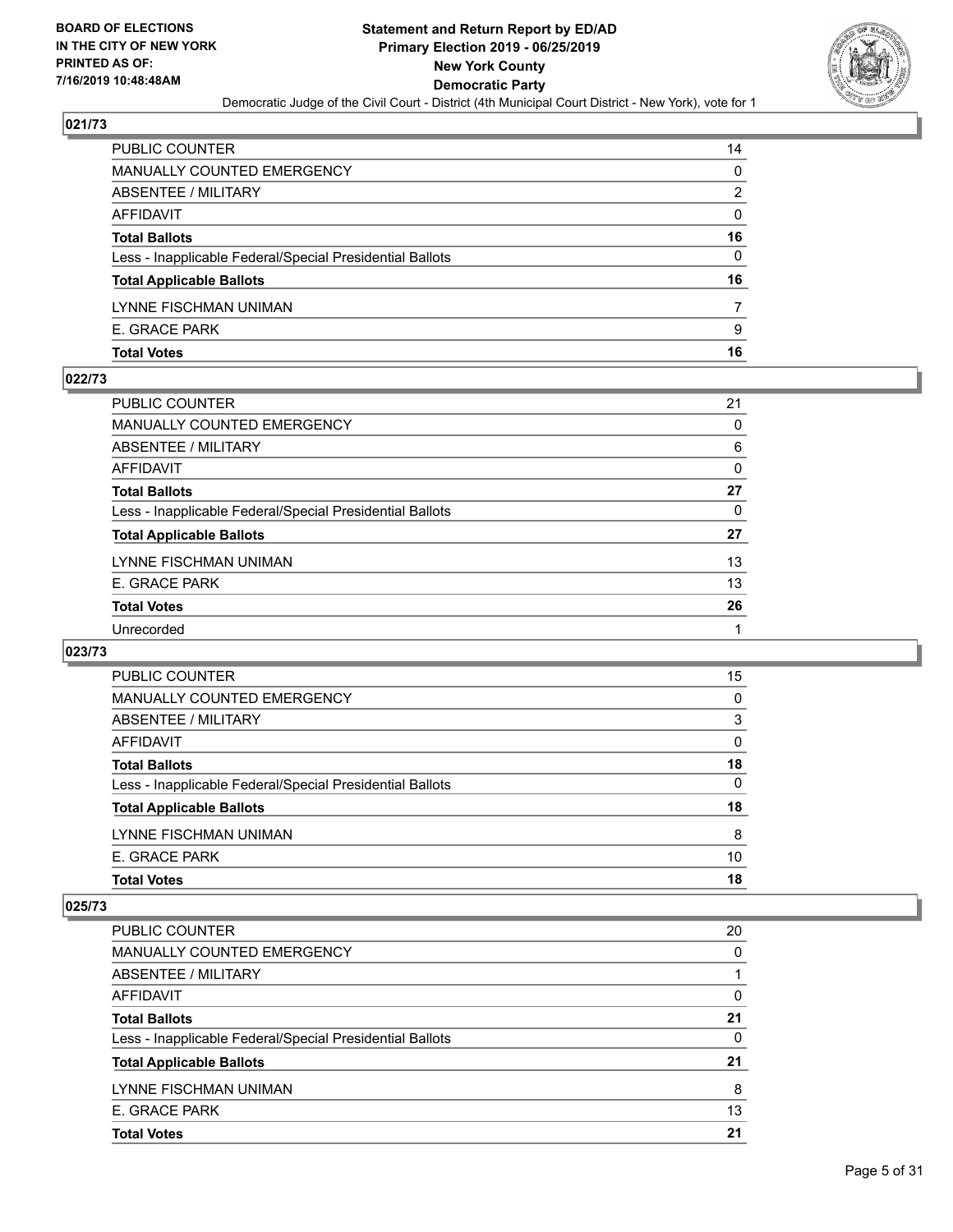

| PUBLIC COUNTER                                           | 36       |
|----------------------------------------------------------|----------|
| MANUALLY COUNTED EMERGENCY                               | $\Omega$ |
| <b>ABSENTEE / MILITARY</b>                               |          |
| AFFIDAVIT                                                | 0        |
| <b>Total Ballots</b>                                     | 43       |
| Less - Inapplicable Federal/Special Presidential Ballots | $\Omega$ |
| <b>Total Applicable Ballots</b>                          | 43       |
| LYNNE FISCHMAN UNIMAN                                    | 15       |
| E. GRACE PARK                                            | 28       |
| <b>Total Votes</b>                                       | 43       |

#### **027/73**

| PUBLIC COUNTER                                           | 22             |
|----------------------------------------------------------|----------------|
| <b>MANUALLY COUNTED EMERGENCY</b>                        | $\Omega$       |
| ABSENTEE / MILITARY                                      | $\overline{2}$ |
| AFFIDAVIT                                                | $\Omega$       |
| <b>Total Ballots</b>                                     | 24             |
| Less - Inapplicable Federal/Special Presidential Ballots | $\Omega$       |
| <b>Total Applicable Ballots</b>                          | 24             |
| LYNNE FISCHMAN UNIMAN                                    | 14             |
| E. GRACE PARK                                            | 10             |
| <b>Total Votes</b>                                       | 24             |
|                                                          |                |

# **028/73**

| <b>PUBLIC COUNTER</b>                                    | 21       |
|----------------------------------------------------------|----------|
| MANUALLY COUNTED EMERGENCY                               | 0        |
| ABSENTEE / MILITARY                                      | 0        |
| AFFIDAVIT                                                | 0        |
| <b>Total Ballots</b>                                     | 21       |
| Less - Inapplicable Federal/Special Presidential Ballots | $\Omega$ |
| <b>Total Applicable Ballots</b>                          | 21       |
| LYNNE FISCHMAN UNIMAN                                    |          |
| E. GRACE PARK                                            | 14       |
| <b>Total Votes</b>                                       | 21       |

| E. GRACE PARK                                            | 11<br>24 |
|----------------------------------------------------------|----------|
| LYNNE FISCHMAN UNIMAN                                    | 13       |
| <b>Total Applicable Ballots</b>                          | 24       |
| Less - Inapplicable Federal/Special Presidential Ballots | 0        |
| <b>Total Ballots</b>                                     | 24       |
| AFFIDAVIT                                                | 0        |
| ABSENTEE / MILITARY                                      |          |
| <b>MANUALLY COUNTED EMERGENCY</b>                        | 0        |
| PUBLIC COUNTER                                           | 23       |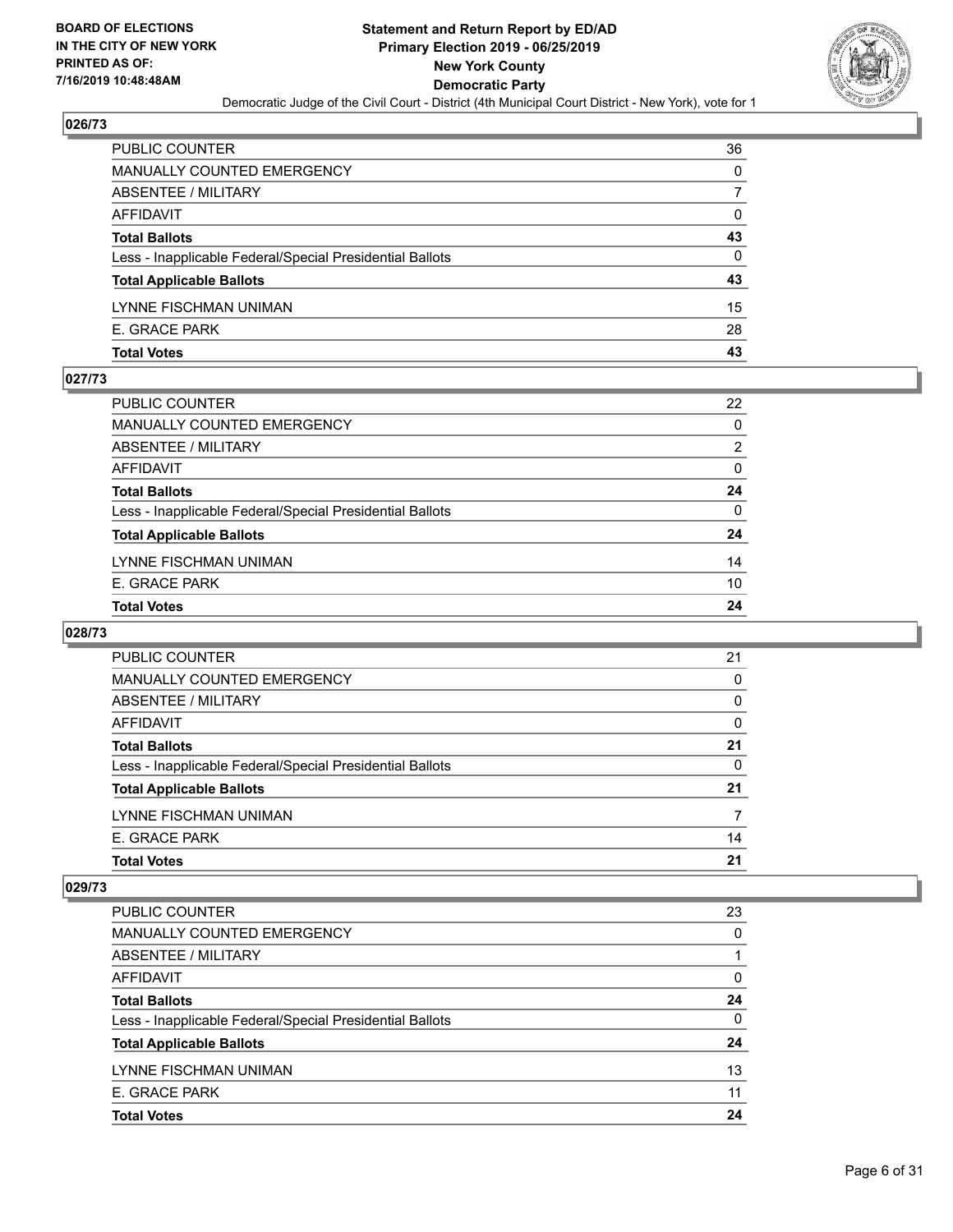

| <b>Total Votes</b>                                       | 20       |
|----------------------------------------------------------|----------|
| E. GRACE PARK                                            | 13       |
| LYNNE FISCHMAN UNIMAN                                    | 7        |
| <b>Total Applicable Ballots</b>                          | 20       |
| Less - Inapplicable Federal/Special Presidential Ballots | 0        |
| <b>Total Ballots</b>                                     | 20       |
| AFFIDAVIT                                                | 0        |
| ABSENTEE / MILITARY                                      |          |
| <b>MANUALLY COUNTED EMERGENCY</b>                        | $\Omega$ |
| PUBLIC COUNTER                                           | 19       |

#### **033/73**

| <b>Total Votes</b>                                       | 33       |
|----------------------------------------------------------|----------|
| E. GRACE PARK                                            | 17       |
| LYNNE FISCHMAN UNIMAN                                    | 16       |
| <b>Total Applicable Ballots</b>                          | 33       |
| Less - Inapplicable Federal/Special Presidential Ballots | $\Omega$ |
| <b>Total Ballots</b>                                     | 33       |
| AFFIDAVIT                                                | $\Omega$ |
| ABSENTEE / MILITARY                                      | 5        |
| <b>MANUALLY COUNTED EMERGENCY</b>                        | $\Omega$ |
| PUBLIC COUNTER                                           | 28       |

# **034/73**

| 19 |
|----|
| 0  |
| 8  |
| 0  |
| 27 |
| 0  |
| 27 |
| 18 |
| 9  |
| 27 |
|    |

| PUBLIC COUNTER                                           | 43 |
|----------------------------------------------------------|----|
| <b>MANUALLY COUNTED EMERGENCY</b>                        | 0  |
| ABSENTEE / MILITARY                                      |    |
| AFFIDAVIT                                                | 0  |
| <b>Total Ballots</b>                                     | 50 |
| Less - Inapplicable Federal/Special Presidential Ballots | 0  |
| <b>Total Applicable Ballots</b>                          | 50 |
| LYNNE FISCHMAN UNIMAN                                    | 33 |
| E. GRACE PARK                                            | 17 |
| <b>Total Votes</b>                                       | 50 |
|                                                          |    |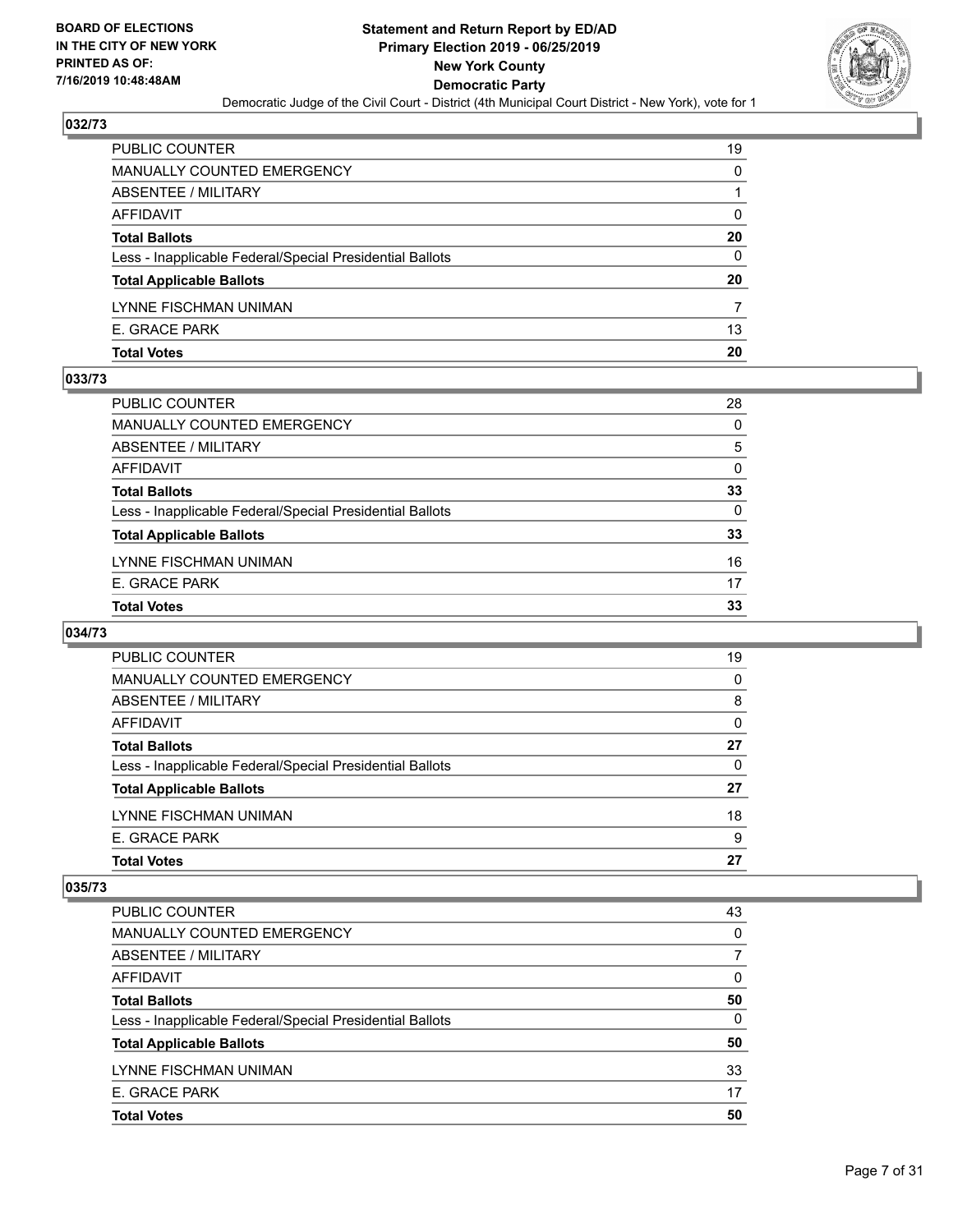

| PUBLIC COUNTER                                           | 23       |
|----------------------------------------------------------|----------|
| <b>MANUALLY COUNTED EMERGENCY</b>                        | 0        |
| <b>ABSENTEE / MILITARY</b>                               |          |
| AFFIDAVIT                                                | 0        |
| <b>Total Ballots</b>                                     | 24       |
| Less - Inapplicable Federal/Special Presidential Ballots | $\Omega$ |
| <b>Total Applicable Ballots</b>                          | 24       |
| LYNNE FISCHMAN UNIMAN                                    | 15       |
| E. GRACE PARK                                            | 9        |
| <b>Total Votes</b>                                       | 24       |

## **037/73**

| <b>Total Votes</b>                                       | 34       |
|----------------------------------------------------------|----------|
| E. GRACE PARK                                            | 17       |
| LYNNE FISCHMAN UNIMAN                                    | 17       |
| <b>Total Applicable Ballots</b>                          | 34       |
| Less - Inapplicable Federal/Special Presidential Ballots | $\Omega$ |
| <b>Total Ballots</b>                                     | 34       |
| <b>AFFIDAVIT</b>                                         | $\Omega$ |
| <b>ABSENTEE / MILITARY</b>                               |          |
| <b>MANUALLY COUNTED EMERGENCY</b>                        | $\Omega$ |
| PUBLIC COUNTER                                           | 33       |

# **038/73**

| PUBLIC COUNTER                                           | 19       |
|----------------------------------------------------------|----------|
| <b>MANUALLY COUNTED EMERGENCY</b>                        | 0        |
| ABSENTEE / MILITARY                                      | 5        |
| AFFIDAVIT                                                | $\Omega$ |
| <b>Total Ballots</b>                                     | 24       |
| Less - Inapplicable Federal/Special Presidential Ballots | $\Omega$ |
| <b>Total Applicable Ballots</b>                          | 24       |
| LYNNE FISCHMAN UNIMAN                                    | 14       |
| E. GRACE PARK                                            | 10       |
| <b>Total Votes</b>                                       | 24       |

| PUBLIC COUNTER                                           | 29       |
|----------------------------------------------------------|----------|
| <b>MANUALLY COUNTED EMERGENCY</b>                        | $\Omega$ |
| ABSENTEE / MILITARY                                      | 4        |
| AFFIDAVIT                                                | $\Omega$ |
| <b>Total Ballots</b>                                     | 33       |
| Less - Inapplicable Federal/Special Presidential Ballots | $\Omega$ |
| <b>Total Applicable Ballots</b>                          | 33       |
| LYNNE FISCHMAN UNIMAN                                    | 18       |
| E. GRACE PARK                                            | 15       |
| <b>Total Votes</b>                                       | 33       |
|                                                          |          |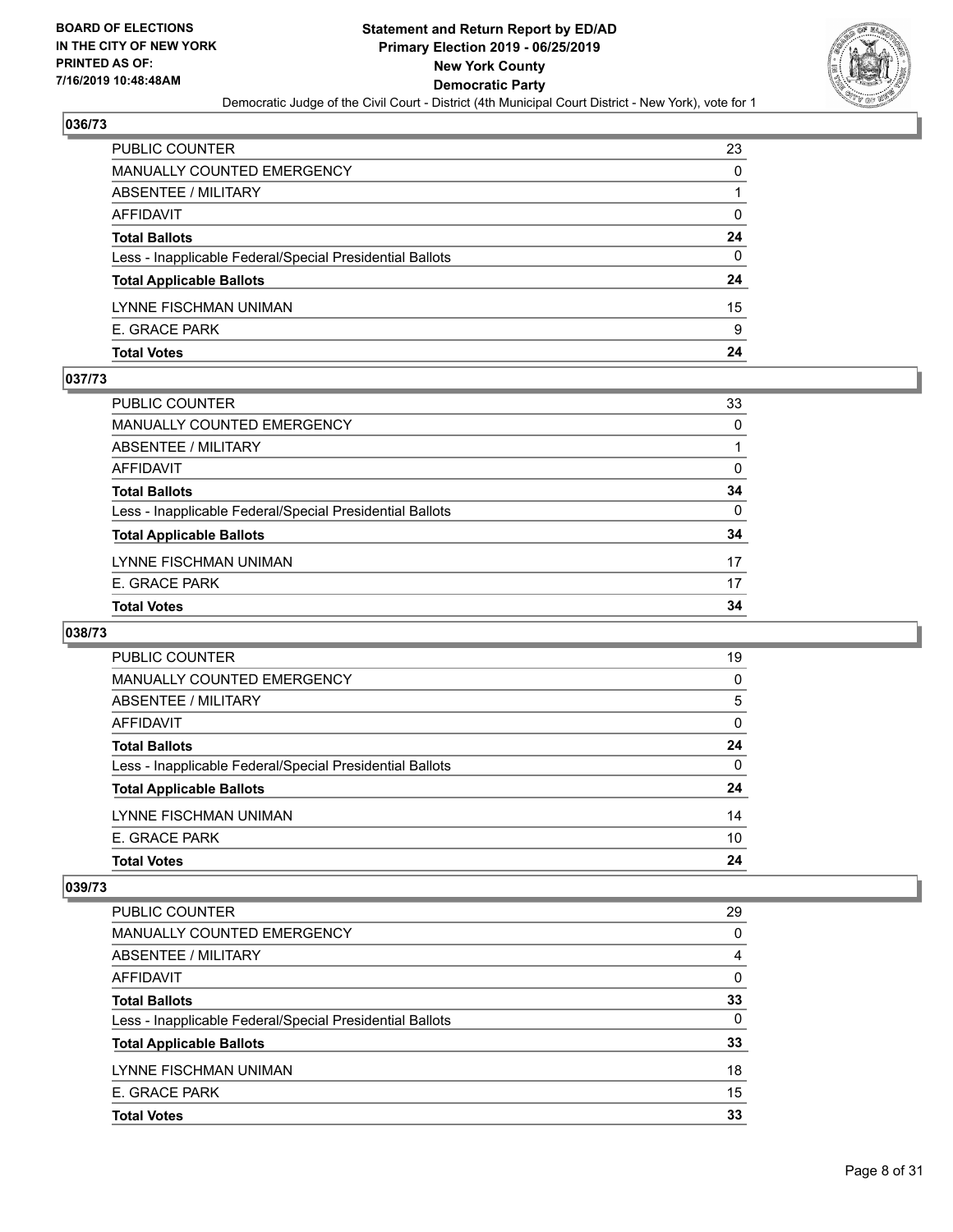

| PUBLIC COUNTER                                           | 33       |
|----------------------------------------------------------|----------|
| <b>MANUALLY COUNTED EMERGENCY</b>                        | 0        |
| ABSENTEE / MILITARY                                      | 3        |
| AFFIDAVIT                                                | $\Omega$ |
| <b>Total Ballots</b>                                     | 36       |
| Less - Inapplicable Federal/Special Presidential Ballots | 0        |
| <b>Total Applicable Ballots</b>                          | 36       |
| LYNNE FISCHMAN UNIMAN                                    | 14       |
| E. GRACE PARK                                            | 22       |
| <b>Total Votes</b>                                       | 36       |

#### **041/73**

| <b>Total Votes</b>                                       | 32       |
|----------------------------------------------------------|----------|
| E. GRACE PARK                                            | 19       |
| LYNNE FISCHMAN UNIMAN                                    | 13       |
| <b>Total Applicable Ballots</b>                          | 32       |
| Less - Inapplicable Federal/Special Presidential Ballots | $\Omega$ |
| <b>Total Ballots</b>                                     | 32       |
| AFFIDAVIT                                                | $\Omega$ |
| ABSENTEE / MILITARY                                      | 3        |
| <b>MANUALLY COUNTED EMERGENCY</b>                        | $\Omega$ |
| PUBLIC COUNTER                                           | 29       |

# **042/73**

| PUBLIC COUNTER                                           | 15       |
|----------------------------------------------------------|----------|
| <b>MANUALLY COUNTED EMERGENCY</b>                        | 0        |
| ABSENTEE / MILITARY                                      | 6        |
| AFFIDAVIT                                                | 0        |
| <b>Total Ballots</b>                                     | 21       |
| Less - Inapplicable Federal/Special Presidential Ballots | $\Omega$ |
| <b>Total Applicable Ballots</b>                          | 21       |
| LYNNE FISCHMAN UNIMAN                                    | 17       |
| E. GRACE PARK                                            | 4        |
| <b>Total Votes</b>                                       | 21       |

| <b>Total Votes</b>                                       | 24 |
|----------------------------------------------------------|----|
| E. GRACE PARK                                            | 14 |
| LYNNE FISCHMAN UNIMAN                                    | 10 |
| <b>Total Applicable Ballots</b>                          | 24 |
| Less - Inapplicable Federal/Special Presidential Ballots | 0  |
| <b>Total Ballots</b>                                     | 24 |
| AFFIDAVIT                                                | 0  |
| ABSENTEE / MILITARY                                      |    |
| <b>MANUALLY COUNTED EMERGENCY</b>                        | 0  |
| PUBLIC COUNTER                                           | 23 |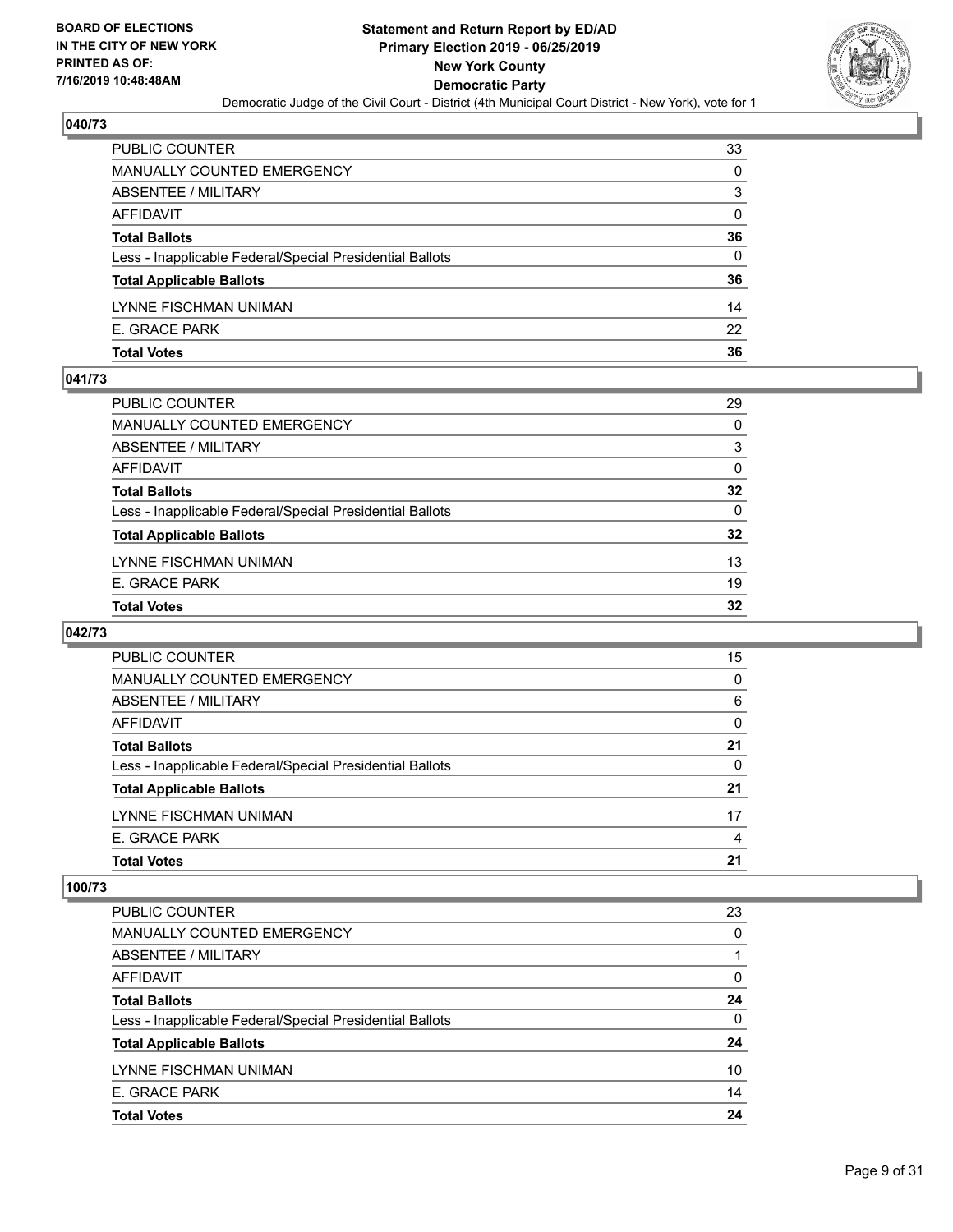

| PUBLIC COUNTER                                           | 21 |
|----------------------------------------------------------|----|
| MANUALLY COUNTED EMERGENCY                               | 0  |
| ABSENTEE / MILITARY                                      |    |
| AFFIDAVIT                                                | 0  |
| <b>Total Ballots</b>                                     | 22 |
| Less - Inapplicable Federal/Special Presidential Ballots | 0  |
| <b>Total Applicable Ballots</b>                          | 22 |
| LYNNE FISCHMAN UNIMAN                                    | 10 |
| E. GRACE PARK                                            | 12 |
| <b>Total Votes</b>                                       | 22 |

## **102/73**

| <b>Total Votes</b>                                       | 28       |
|----------------------------------------------------------|----------|
| E. GRACE PARK                                            | 11       |
| LYNNE FISCHMAN UNIMAN                                    | 17       |
| <b>Total Applicable Ballots</b>                          | 28       |
| Less - Inapplicable Federal/Special Presidential Ballots | $\Omega$ |
| <b>Total Ballots</b>                                     | 28       |
| AFFIDAVIT                                                | $\Omega$ |
| <b>ABSENTEE / MILITARY</b>                               | 10       |
| <b>MANUALLY COUNTED EMERGENCY</b>                        | $\Omega$ |
| PUBLIC COUNTER                                           | 18       |

# **103/73**

| <b>PUBLIC COUNTER</b>                                    | 23       |
|----------------------------------------------------------|----------|
| MANUALLY COUNTED EMERGENCY                               | 0        |
| ABSENTEE / MILITARY                                      | $\Omega$ |
| AFFIDAVIT                                                | 0        |
| <b>Total Ballots</b>                                     | 23       |
| Less - Inapplicable Federal/Special Presidential Ballots | $\Omega$ |
| <b>Total Applicable Ballots</b>                          | 23       |
| LYNNE FISCHMAN UNIMAN                                    | 9        |
| E. GRACE PARK                                            | 14       |
| <b>Total Votes</b>                                       | 23       |

| <b>Total Votes</b>                                       | 26       |
|----------------------------------------------------------|----------|
| E. GRACE PARK                                            | 15       |
| LYNNE FISCHMAN UNIMAN                                    | 11       |
| <b>Total Applicable Ballots</b>                          | 26       |
| Less - Inapplicable Federal/Special Presidential Ballots | 0        |
| <b>Total Ballots</b>                                     | 26       |
| AFFIDAVIT                                                | 0        |
| ABSENTEE / MILITARY                                      | $\Omega$ |
| <b>MANUALLY COUNTED EMERGENCY</b>                        | 0        |
| PUBLIC COUNTER                                           | 26       |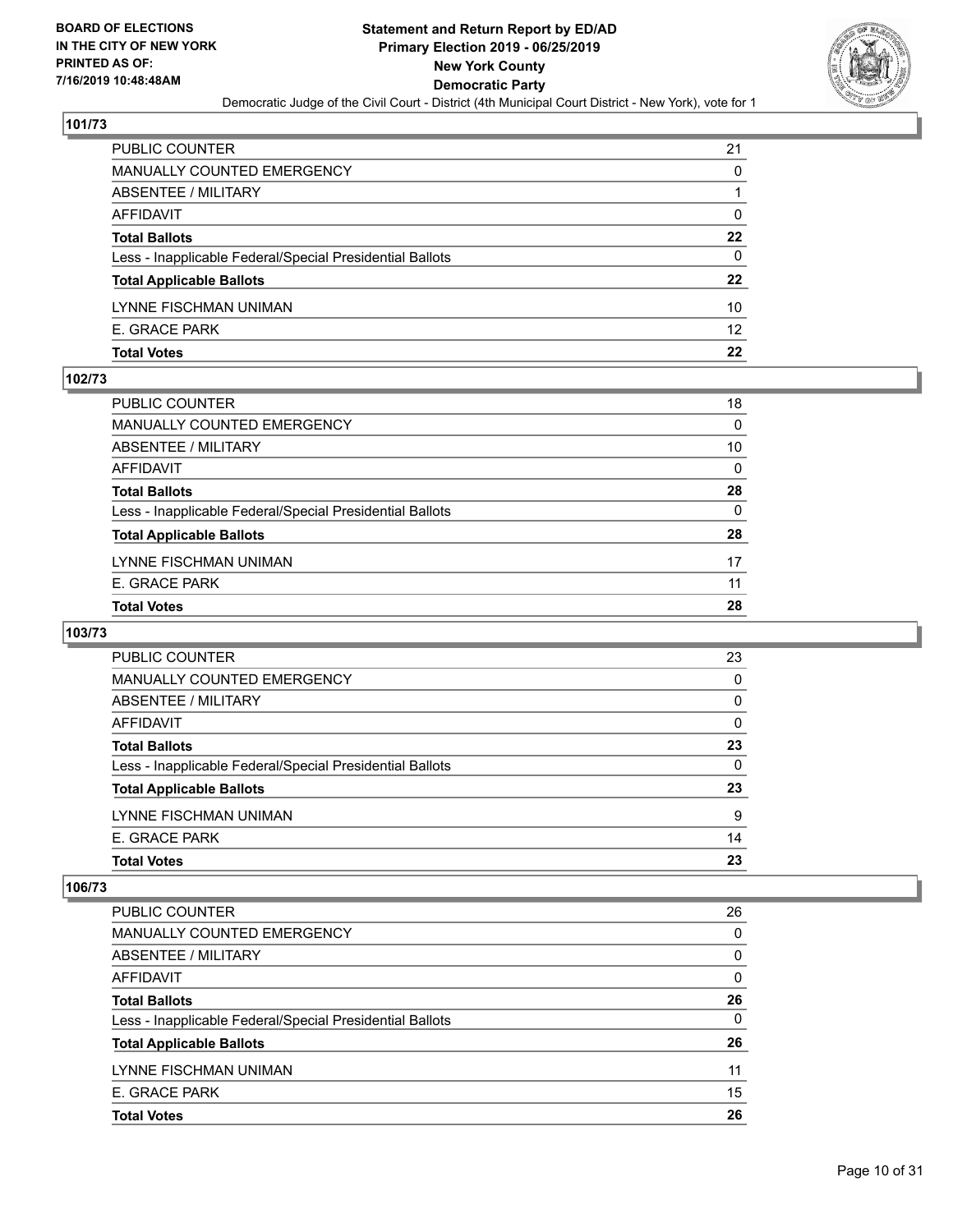

| PUBLIC COUNTER                                           | 77 |
|----------------------------------------------------------|----|
| <b>MANUALLY COUNTED EMERGENCY</b>                        | 0  |
| ABSENTEE / MILITARY                                      | 2  |
| AFFIDAVIT                                                | 0  |
| <b>Total Ballots</b>                                     | 79 |
| Less - Inapplicable Federal/Special Presidential Ballots | 0  |
| <b>Total Applicable Ballots</b>                          | 79 |
| LYNNE FISCHMAN UNIMAN                                    | 15 |
|                                                          |    |
| E. GRACE PARK                                            | 62 |
| BARBARA LOGAN-PRICE (WRITE-IN)                           |    |
| DAVID STRACHAN (WRITE-IN)                                |    |

## **040/74**

| PUBLIC COUNTER                                           | 100      |
|----------------------------------------------------------|----------|
| <b>MANUALLY COUNTED EMERGENCY</b>                        | $\Omega$ |
| ABSENTEE / MILITARY                                      | 3        |
| AFFIDAVIT                                                |          |
| <b>Total Ballots</b>                                     | 104      |
| Less - Inapplicable Federal/Special Presidential Ballots | 0        |
| <b>Total Applicable Ballots</b>                          | 104      |
| LYNNE FISCHMAN UNIMAN                                    | 22       |
| E. GRACE PARK                                            | 82       |
| <b>Total Votes</b>                                       | 104      |
|                                                          |          |

| PUBLIC COUNTER                                           | 100      |
|----------------------------------------------------------|----------|
| <b>MANUALLY COUNTED EMERGENCY</b>                        | $\Omega$ |
| ABSENTEE / MILITARY                                      | 7        |
| AFFIDAVIT                                                | $\Omega$ |
| <b>Total Ballots</b>                                     | 107      |
| Less - Inapplicable Federal/Special Presidential Ballots | $\Omega$ |
| <b>Total Applicable Ballots</b>                          | 107      |
| LYNNE FISCHMAN UNIMAN                                    | 13       |
| E. GRACE PARK                                            | 93       |
| ROB ROSSI (WRITE-IN)                                     |          |
| <b>Total Votes</b>                                       | 107      |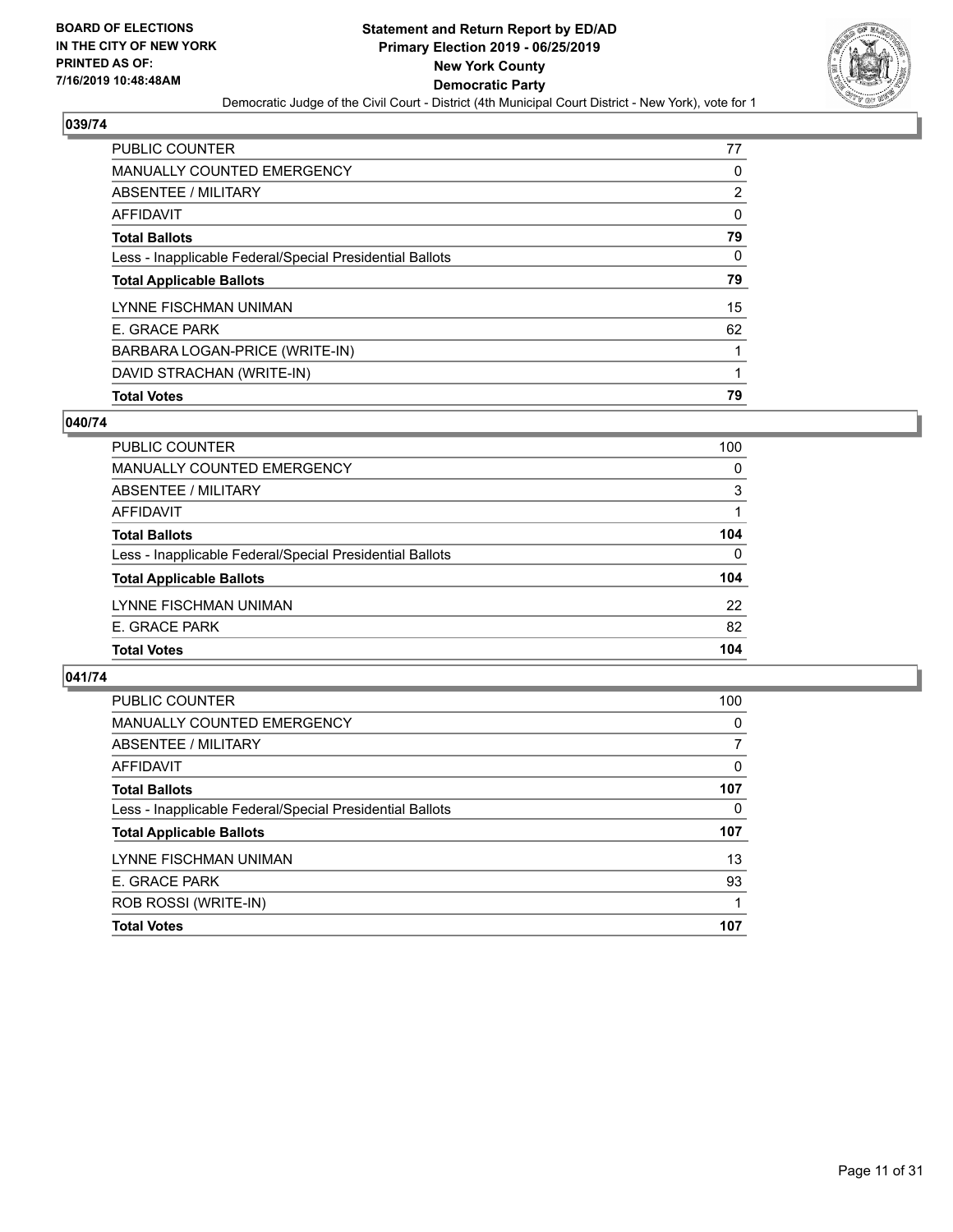

| <b>Total Votes</b>                                       | 67       |
|----------------------------------------------------------|----------|
| PRISCILLA FORD (WRITE-IN)                                |          |
| E. GRACE PARK                                            | 48       |
| LYNNE FISCHMAN UNIMAN                                    | 18       |
| <b>Total Applicable Ballots</b>                          | 67       |
| Less - Inapplicable Federal/Special Presidential Ballots | 0        |
| <b>Total Ballots</b>                                     | 67       |
| <b>AFFIDAVIT</b>                                         | $\Omega$ |
| <b>ABSENTEE / MILITARY</b>                               |          |
| <b>MANUALLY COUNTED EMERGENCY</b>                        | $\Omega$ |
| PUBLIC COUNTER                                           | 66       |

#### **043/74**

| PUBLIC COUNTER                                           | 130 |
|----------------------------------------------------------|-----|
| MANUALLY COUNTED EMERGENCY                               | 0   |
| ABSENTEE / MILITARY                                      |     |
| AFFIDAVIT                                                | 0   |
| <b>Total Ballots</b>                                     | 131 |
| Less - Inapplicable Federal/Special Presidential Ballots | 0   |
| <b>Total Applicable Ballots</b>                          | 131 |
| LYNNE FISCHMAN UNIMAN                                    | 25  |
| E. GRACE PARK                                            | 106 |
| <b>Total Votes</b>                                       | 131 |

| <b>Total Votes</b>                                       | 89       |
|----------------------------------------------------------|----------|
| MICHAEL NOONAN (WRITE-IN)                                |          |
| E. GRACE PARK                                            | 73       |
| LYNNE FISCHMAN UNIMAN                                    | 15       |
| <b>Total Applicable Ballots</b>                          | 89       |
| Less - Inapplicable Federal/Special Presidential Ballots | $\Omega$ |
| <b>Total Ballots</b>                                     | 89       |
| <b>AFFIDAVIT</b>                                         | 0        |
| ABSENTEE / MILITARY                                      | 6        |
| MANUALLY COUNTED EMERGENCY                               | 0        |
| PUBLIC COUNTER                                           | 83       |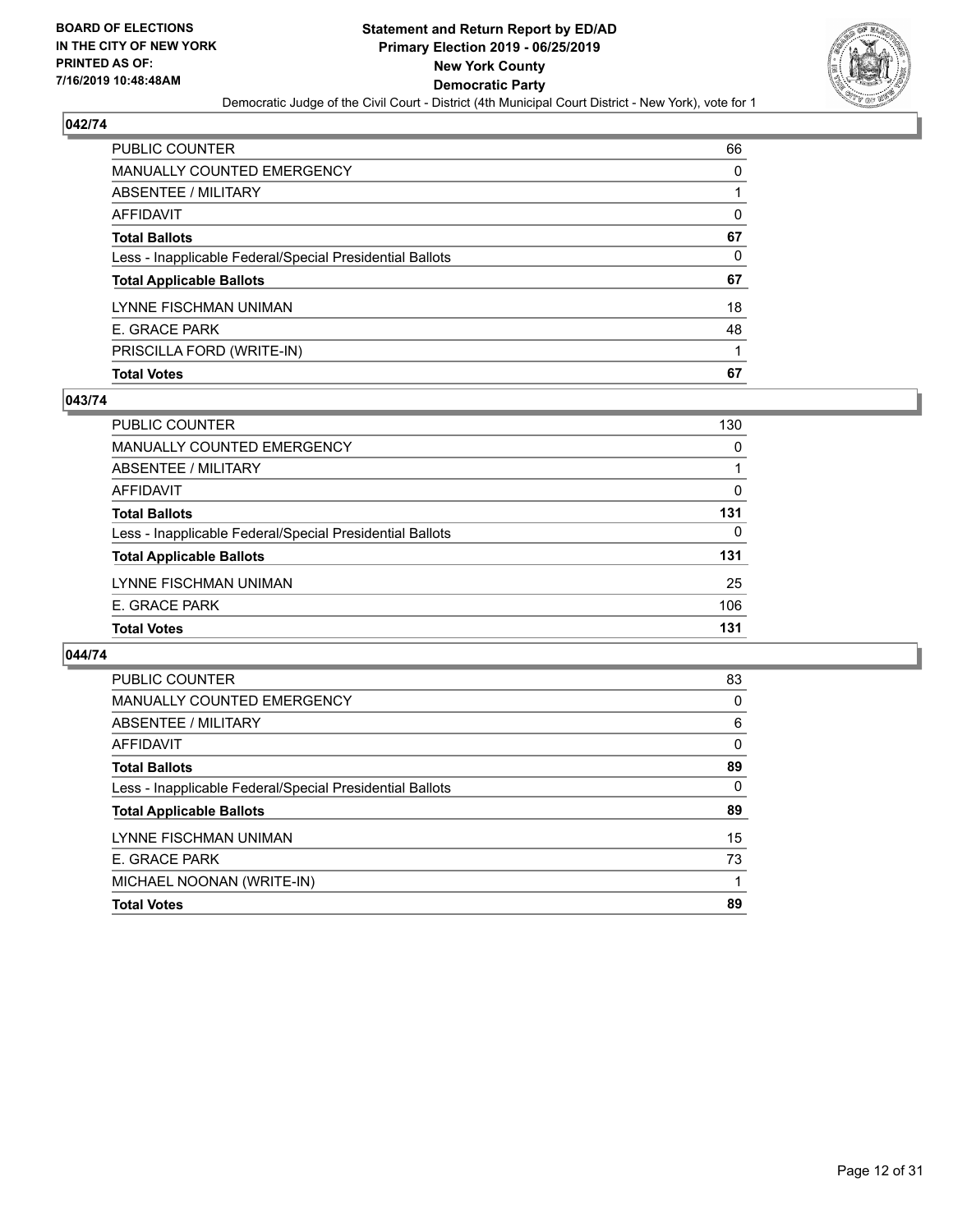

| <b>PUBLIC COUNTER</b>                                    | 108      |
|----------------------------------------------------------|----------|
| <b>MANUALLY COUNTED EMERGENCY</b>                        | $\Omega$ |
| <b>ABSENTEE / MILITARY</b>                               | 6        |
| AFFIDAVIT                                                |          |
| <b>Total Ballots</b>                                     | 115      |
| Less - Inapplicable Federal/Special Presidential Ballots | 0        |
| <b>Total Applicable Ballots</b>                          | 115      |
| LYNNE FISCHMAN UNIMAN                                    | 16       |
| E. GRACE PARK                                            | 99       |
| <b>Total Votes</b>                                       | 115      |

## **046/74**

| PUBLIC COUNTER                                           | 107 |
|----------------------------------------------------------|-----|
| <b>MANUALLY COUNTED EMERGENCY</b>                        | 0   |
| ABSENTEE / MILITARY                                      |     |
| AFFIDAVIT                                                |     |
| <b>Total Ballots</b>                                     | 109 |
| Less - Inapplicable Federal/Special Presidential Ballots | 0   |
| <b>Total Applicable Ballots</b>                          | 109 |
| LYNNE FISCHMAN UNIMAN                                    | 13  |
| E. GRACE PARK                                            | 95  |
| <b>Total Votes</b>                                       | 108 |
| Unrecorded                                               |     |

| <b>PUBLIC COUNTER</b>                                    | 115      |
|----------------------------------------------------------|----------|
| <b>MANUALLY COUNTED EMERGENCY</b>                        | $\Omega$ |
| ABSENTEE / MILITARY                                      | 3        |
| AFFIDAVIT                                                | 2        |
| <b>Total Ballots</b>                                     | 120      |
| Less - Inapplicable Federal/Special Presidential Ballots | 0        |
| <b>Total Applicable Ballots</b>                          | 120      |
| LYNNE FISCHMAN UNIMAN                                    | 12       |
| E. GRACE PARK                                            | 107      |
| ROBERTA LEE (WRITE-IN)                                   |          |
| <b>Total Votes</b>                                       | 120      |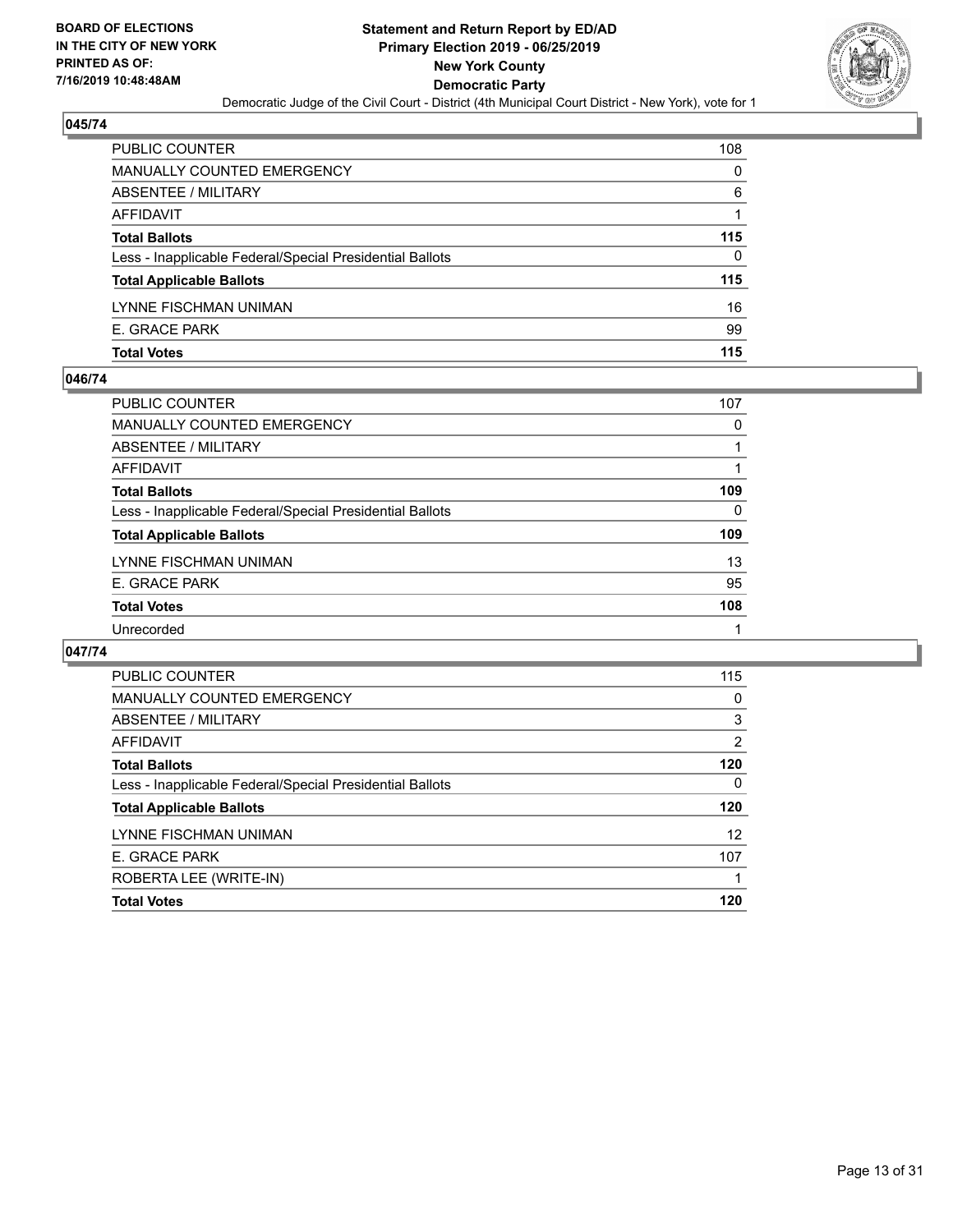

| PUBLIC COUNTER                                           | 102 |
|----------------------------------------------------------|-----|
| <b>MANUALLY COUNTED EMERGENCY</b>                        | 0   |
| ABSENTEE / MILITARY                                      | 6   |
| AFFIDAVIT                                                | 2   |
| <b>Total Ballots</b>                                     | 110 |
| Less - Inapplicable Federal/Special Presidential Ballots | 0   |
| <b>Total Applicable Ballots</b>                          | 110 |
| LYNNE FISCHMAN UNIMAN                                    | 16  |
| E. GRACE PARK                                            | 94  |
| <b>Total Votes</b>                                       | 110 |

## **049/74**

| <b>PUBLIC COUNTER</b>                                    | 57       |
|----------------------------------------------------------|----------|
| <b>MANUALLY COUNTED EMERGENCY</b>                        | $\Omega$ |
| ABSENTEE / MILITARY                                      |          |
| <b>AFFIDAVIT</b>                                         |          |
| <b>Total Ballots</b>                                     | 65       |
| Less - Inapplicable Federal/Special Presidential Ballots | 0        |
| <b>Total Applicable Ballots</b>                          | 65       |
| LYNNE FISCHMAN UNIMAN                                    | 13       |
| E. GRACE PARK                                            | 51       |
| <b>Total Votes</b>                                       | 64       |
| Unrecorded                                               |          |
|                                                          |          |

| <b>PUBLIC COUNTER</b>                                    | 71       |
|----------------------------------------------------------|----------|
| <b>MANUALLY COUNTED EMERGENCY</b>                        | 0        |
| ABSENTEE / MILITARY                                      | 8        |
| <b>AFFIDAVIT</b>                                         | $\Omega$ |
| <b>Total Ballots</b>                                     | 79       |
| Less - Inapplicable Federal/Special Presidential Ballots | $\Omega$ |
| <b>Total Applicable Ballots</b>                          | 79       |
|                                                          |          |
| LYNNE FISCHMAN UNIMAN                                    | 28       |
| E. GRACE PARK                                            | 49       |
| PETER SULLIVAN (WRITE-IN)                                |          |
| <b>Total Votes</b>                                       | 78       |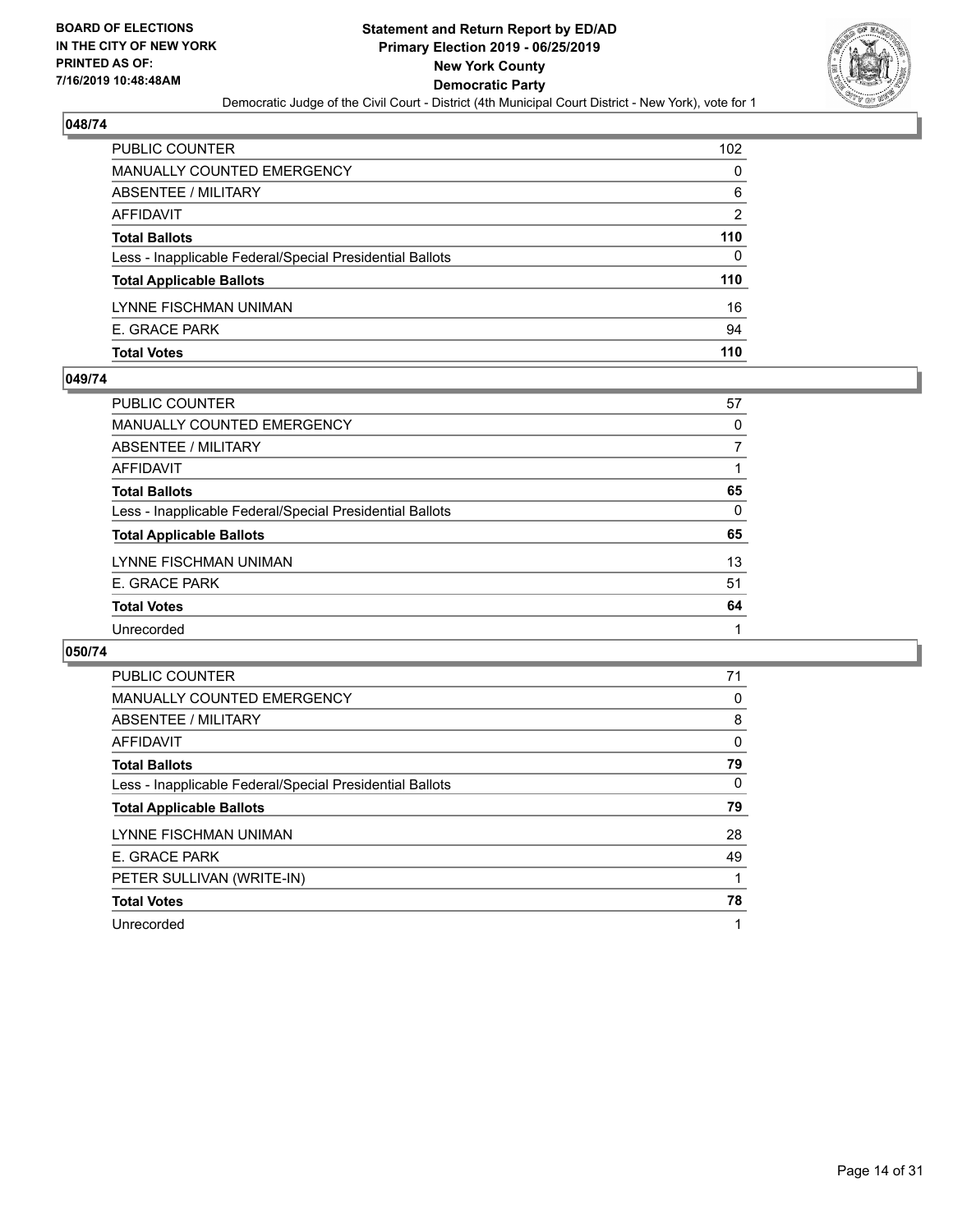

| PUBLIC COUNTER                                           | 71 |
|----------------------------------------------------------|----|
| MANUALLY COUNTED EMERGENCY                               | 0  |
| ABSENTEE / MILITARY                                      |    |
| AFFIDAVIT                                                | 0  |
| Total Ballots                                            | 72 |
| Less - Inapplicable Federal/Special Presidential Ballots | 0  |
| <b>Total Applicable Ballots</b>                          | 72 |
| LYNNE FISCHMAN UNIMAN                                    | 14 |
| E. GRACE PARK                                            | 57 |
| <b>Total Votes</b>                                       | 71 |
| Unrecorded                                               |    |

#### **052/74**

| <b>Total Votes</b>                                       | 95       |
|----------------------------------------------------------|----------|
| E. GRACE PARK                                            | 67       |
| LYNNE FISCHMAN UNIMAN                                    | 28       |
| <b>Total Applicable Ballots</b>                          | 95       |
| Less - Inapplicable Federal/Special Presidential Ballots | 0        |
| <b>Total Ballots</b>                                     | 95       |
| AFFIDAVIT                                                |          |
| ABSENTEE / MILITARY                                      | 3        |
| <b>MANUALLY COUNTED EMERGENCY</b>                        | $\Omega$ |
| <b>PUBLIC COUNTER</b>                                    | 91       |

# **053/74**

| PUBLIC COUNTER                                           | 24       |
|----------------------------------------------------------|----------|
| MANUALLY COUNTED EMERGENCY                               | $\Omega$ |
| ABSENTEE / MILITARY                                      | 3        |
| AFFIDAVIT                                                | $\Omega$ |
| <b>Total Ballots</b>                                     | 27       |
| Less - Inapplicable Federal/Special Presidential Ballots | 0        |
| <b>Total Applicable Ballots</b>                          | 27       |
| LYNNE FISCHMAN UNIMAN                                    | 4        |
| E. GRACE PARK                                            | 23       |
| <b>Total Votes</b>                                       | 27       |

| <b>PUBLIC COUNTER</b>                                    | 36       |
|----------------------------------------------------------|----------|
| <b>MANUALLY COUNTED EMERGENCY</b>                        | $\Omega$ |
| ABSENTEE / MILITARY                                      | 2        |
| AFFIDAVIT                                                | 0        |
| <b>Total Ballots</b>                                     | 38       |
| Less - Inapplicable Federal/Special Presidential Ballots | 0        |
| <b>Total Applicable Ballots</b>                          | 38       |
| LYNNE FISCHMAN UNIMAN                                    |          |
| E. GRACE PARK                                            | 31       |
| <b>Total Votes</b>                                       | 38       |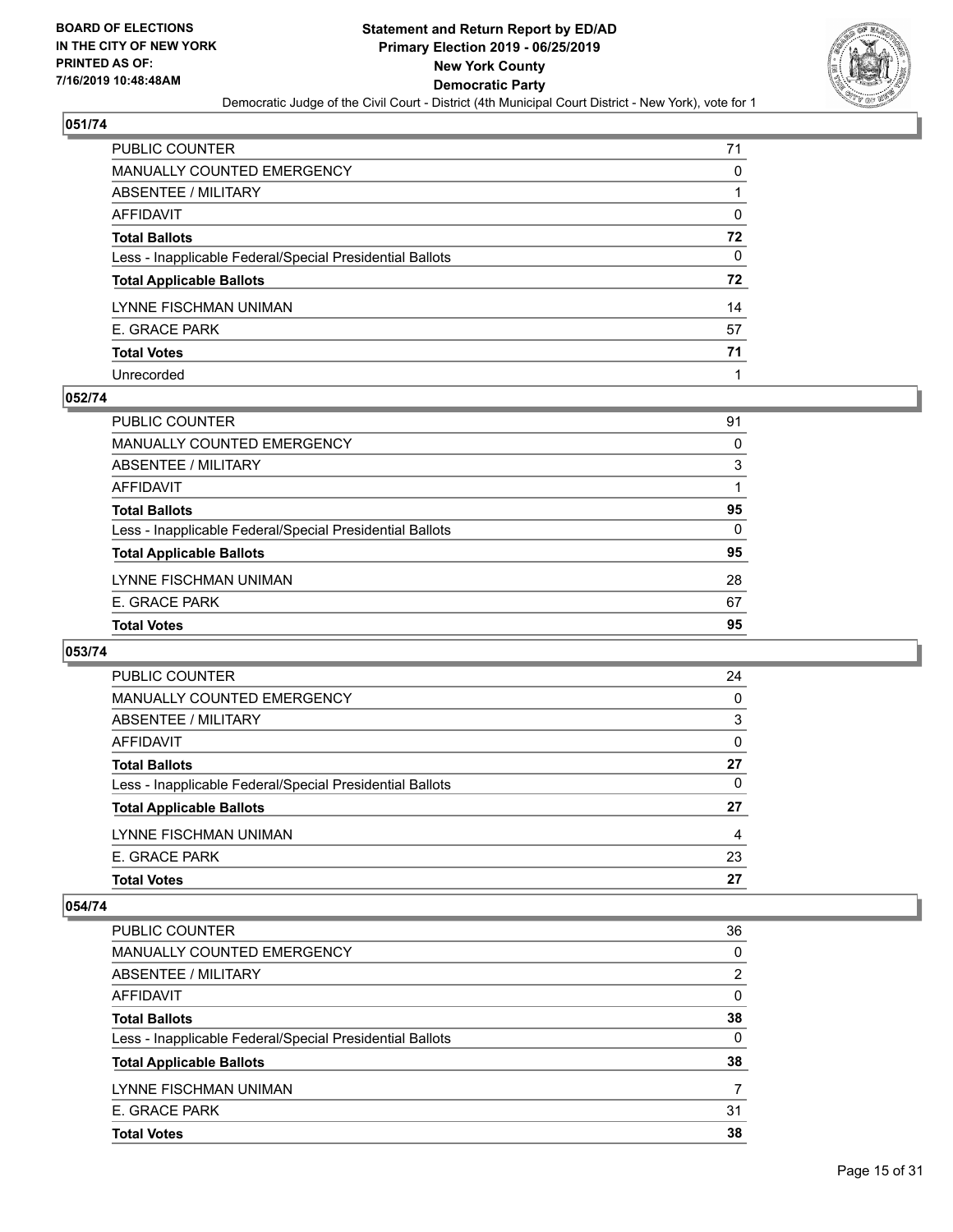

| PUBLIC COUNTER                                           | 48 |
|----------------------------------------------------------|----|
| <b>MANUALLY COUNTED EMERGENCY</b>                        | 0  |
| <b>ABSENTEE / MILITARY</b>                               |    |
| AFFIDAVIT                                                | 0  |
| <b>Total Ballots</b>                                     | 55 |
| Less - Inapplicable Federal/Special Presidential Ballots | 0  |
| <b>Total Applicable Ballots</b>                          | 55 |
| LYNNE FISCHMAN UNIMAN                                    | 18 |
| E. GRACE PARK                                            | 37 |
| <b>Total Votes</b>                                       | 55 |

## **059/74**

| <b>Total Votes</b>                                       | 55       |
|----------------------------------------------------------|----------|
|                                                          |          |
| E. GRACE PARK                                            | 40       |
| LYNNE FISCHMAN UNIMAN                                    | 15       |
| <b>Total Applicable Ballots</b>                          | 55       |
| Less - Inapplicable Federal/Special Presidential Ballots | $\Omega$ |
| <b>Total Ballots</b>                                     | 55       |
| <b>AFFIDAVIT</b>                                         | $\Omega$ |
| ABSENTEE / MILITARY                                      | 6        |
| MANUALLY COUNTED EMERGENCY                               | $\Omega$ |
| PUBLIC COUNTER                                           | 49       |

# **060/74**

| <b>PUBLIC COUNTER</b>                                    | 19       |
|----------------------------------------------------------|----------|
| MANUALLY COUNTED EMERGENCY                               | 0        |
| ABSENTEE / MILITARY                                      | 5        |
| AFFIDAVIT                                                | $\Omega$ |
| <b>Total Ballots</b>                                     | 24       |
| Less - Inapplicable Federal/Special Presidential Ballots | $\Omega$ |
| <b>Total Applicable Ballots</b>                          | 24       |
| LYNNE FISCHMAN UNIMAN                                    | 6        |
| E. GRACE PARK                                            | 18       |
| <b>Total Votes</b>                                       | 24       |

| PUBLIC COUNTER                                           | 50       |
|----------------------------------------------------------|----------|
| <b>MANUALLY COUNTED EMERGENCY</b>                        | $\Omega$ |
| ABSENTEE / MILITARY                                      | 6        |
| AFFIDAVIT                                                | $\Omega$ |
| <b>Total Ballots</b>                                     | 56       |
| Less - Inapplicable Federal/Special Presidential Ballots | $\Omega$ |
| <b>Total Applicable Ballots</b>                          | 56       |
| LYNNE FISCHMAN UNIMAN                                    | 16       |
| E. GRACE PARK                                            | 39       |
| <b>Total Votes</b>                                       | 55       |
|                                                          |          |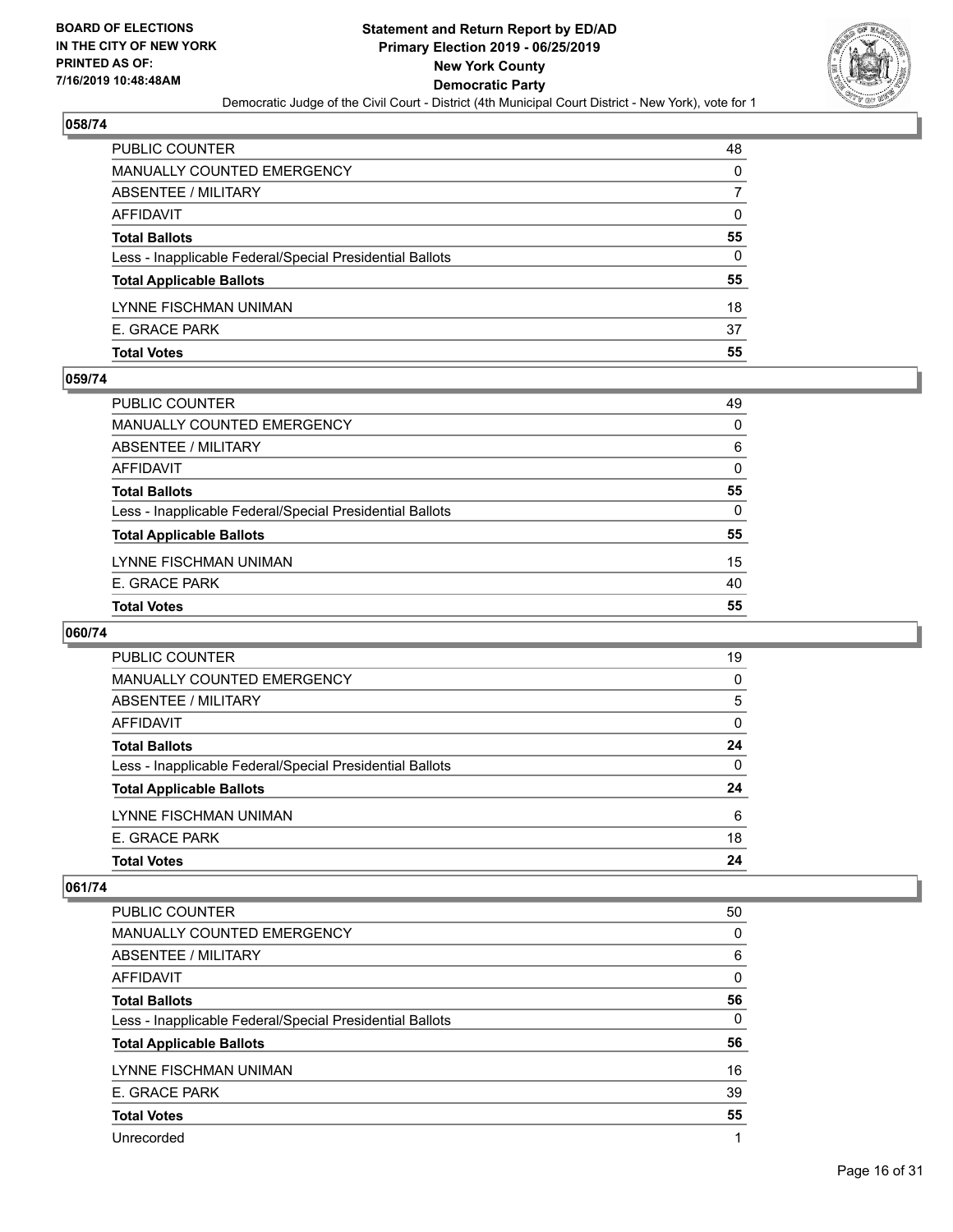

| <b>PUBLIC COUNTER</b>                                    | 45       |
|----------------------------------------------------------|----------|
| <b>MANUALLY COUNTED EMERGENCY</b>                        | 0        |
| <b>ABSENTEE / MILITARY</b>                               | 4        |
| AFFIDAVIT                                                | $\Omega$ |
| <b>Total Ballots</b>                                     | 49       |
| Less - Inapplicable Federal/Special Presidential Ballots | 0        |
| <b>Total Applicable Ballots</b>                          | 49       |
| LYNNE FISCHMAN UNIMAN                                    | 16       |
| E. GRACE PARK                                            | 33       |
| <b>Total Votes</b>                                       | 49       |

#### **063/74**

| <b>Total Votes</b>                                       | 28       |
|----------------------------------------------------------|----------|
| E. GRACE PARK                                            | 23       |
| LYNNE FISCHMAN UNIMAN                                    | 5        |
| <b>Total Applicable Ballots</b>                          | 28       |
| Less - Inapplicable Federal/Special Presidential Ballots | $\Omega$ |
| <b>Total Ballots</b>                                     | 28       |
| AFFIDAVIT                                                | $\Omega$ |
| ABSENTEE / MILITARY                                      | 4        |
| <b>MANUALLY COUNTED EMERGENCY</b>                        | $\Omega$ |
| PUBLIC COUNTER                                           | 24       |

# **064/74**

| <b>PUBLIC COUNTER</b>                                    | 24       |
|----------------------------------------------------------|----------|
| MANUALLY COUNTED EMERGENCY                               | $\Omega$ |
| ABSENTEE / MILITARY                                      | 2        |
| AFFIDAVIT                                                | $\Omega$ |
| <b>Total Ballots</b>                                     | 26       |
| Less - Inapplicable Federal/Special Presidential Ballots | $\Omega$ |
| <b>Total Applicable Ballots</b>                          | 26       |
| LYNNE FISCHMAN UNIMAN                                    | 11       |
| E. GRACE PARK                                            | 15       |
| <b>Total Votes</b>                                       | 26       |

| <b>Total Votes</b>                                       | 17       |
|----------------------------------------------------------|----------|
| E. GRACE PARK                                            | 8        |
| LYNNE FISCHMAN UNIMAN                                    | 9        |
| <b>Total Applicable Ballots</b>                          | 17       |
| Less - Inapplicable Federal/Special Presidential Ballots | $\Omega$ |
| <b>Total Ballots</b>                                     | 17       |
| AFFIDAVIT                                                | 0        |
| ABSENTEE / MILITARY                                      | 3        |
| <b>MANUALLY COUNTED EMERGENCY</b>                        | 0        |
| <b>PUBLIC COUNTER</b>                                    | 14       |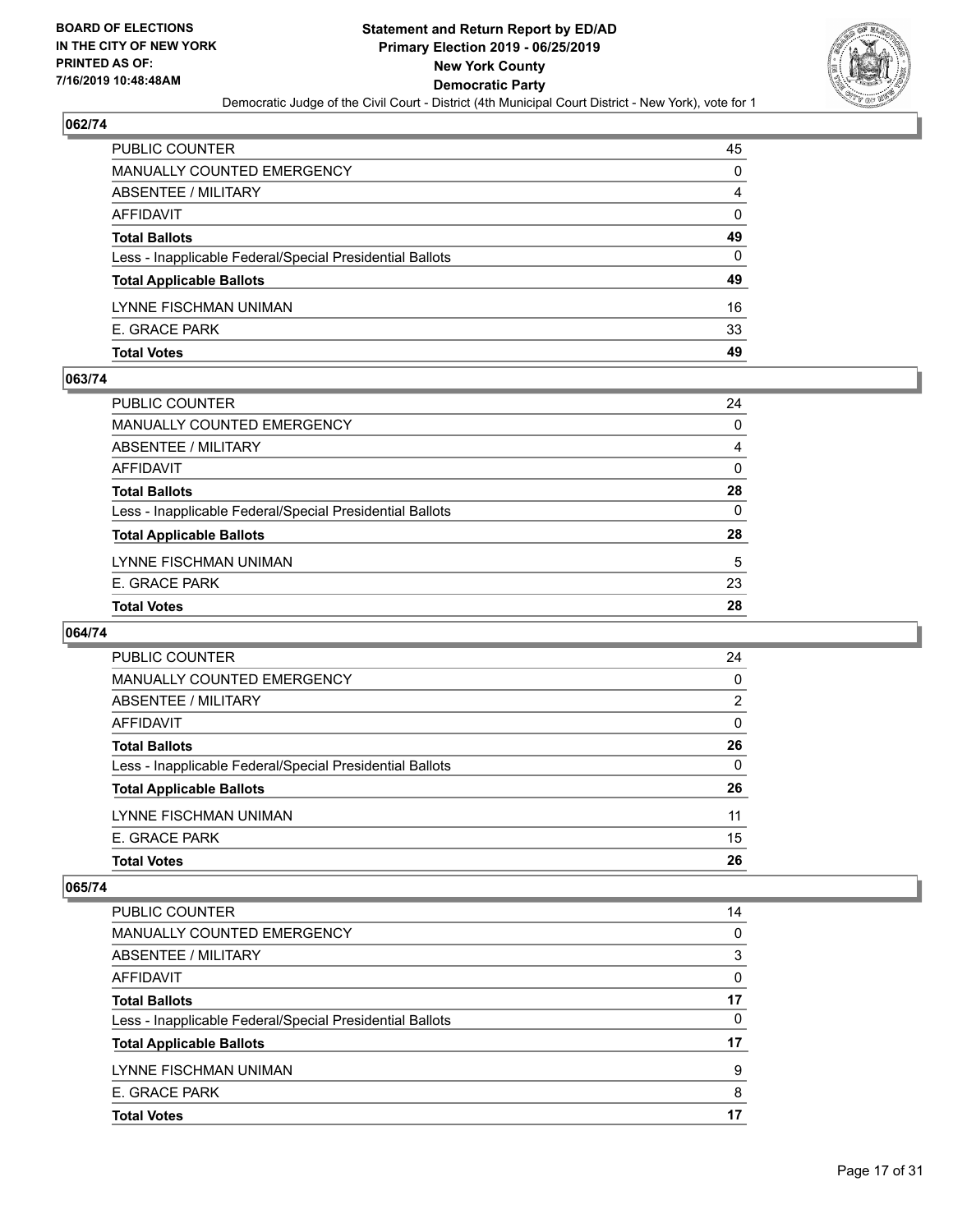

| <b>PUBLIC COUNTER</b>                                    | 23 |
|----------------------------------------------------------|----|
| <b>MANUALLY COUNTED EMERGENCY</b>                        | 0  |
| <b>ABSENTEE / MILITARY</b>                               |    |
| AFFIDAVIT                                                |    |
| <b>Total Ballots</b>                                     | 25 |
| Less - Inapplicable Federal/Special Presidential Ballots | 0  |
| <b>Total Applicable Ballots</b>                          | 25 |
| LYNNE FISCHMAN UNIMAN                                    | 11 |
| E. GRACE PARK                                            | 14 |
| <b>Total Votes</b>                                       | 25 |

#### **067/74**

| <b>Total Votes</b>                                       | 47             |
|----------------------------------------------------------|----------------|
| E. GRACE PARK                                            | 37             |
| LYNNE FISCHMAN UNIMAN                                    | 10             |
| <b>Total Applicable Ballots</b>                          | 47             |
| Less - Inapplicable Federal/Special Presidential Ballots | $\Omega$       |
| <b>Total Ballots</b>                                     | 47             |
| AFFIDAVIT                                                | $\Omega$       |
| ABSENTEE / MILITARY                                      | $\overline{2}$ |
| <b>MANUALLY COUNTED EMERGENCY</b>                        | $\Omega$       |
| PUBLIC COUNTER                                           | 45             |

# **068/74**

| 34       |
|----------|
| 0        |
| 4        |
| 0        |
| 38       |
| $\Omega$ |
| 38       |
| 11       |
| 27       |
| 38       |
|          |

| <b>PUBLIC COUNTER</b>                                    | 21 |
|----------------------------------------------------------|----|
| <b>MANUALLY COUNTED EMERGENCY</b>                        | 0  |
| ABSENTEE / MILITARY                                      | 3  |
| AFFIDAVIT                                                | 0  |
| <b>Total Ballots</b>                                     | 24 |
| Less - Inapplicable Federal/Special Presidential Ballots | 0  |
| <b>Total Applicable Ballots</b>                          | 24 |
| LYNNE FISCHMAN UNIMAN                                    | 10 |
| E. GRACE PARK                                            | 13 |
| UNATTRIBUTABLE WRITE-IN (WRITE-IN)                       |    |
| <b>Total Votes</b>                                       | 24 |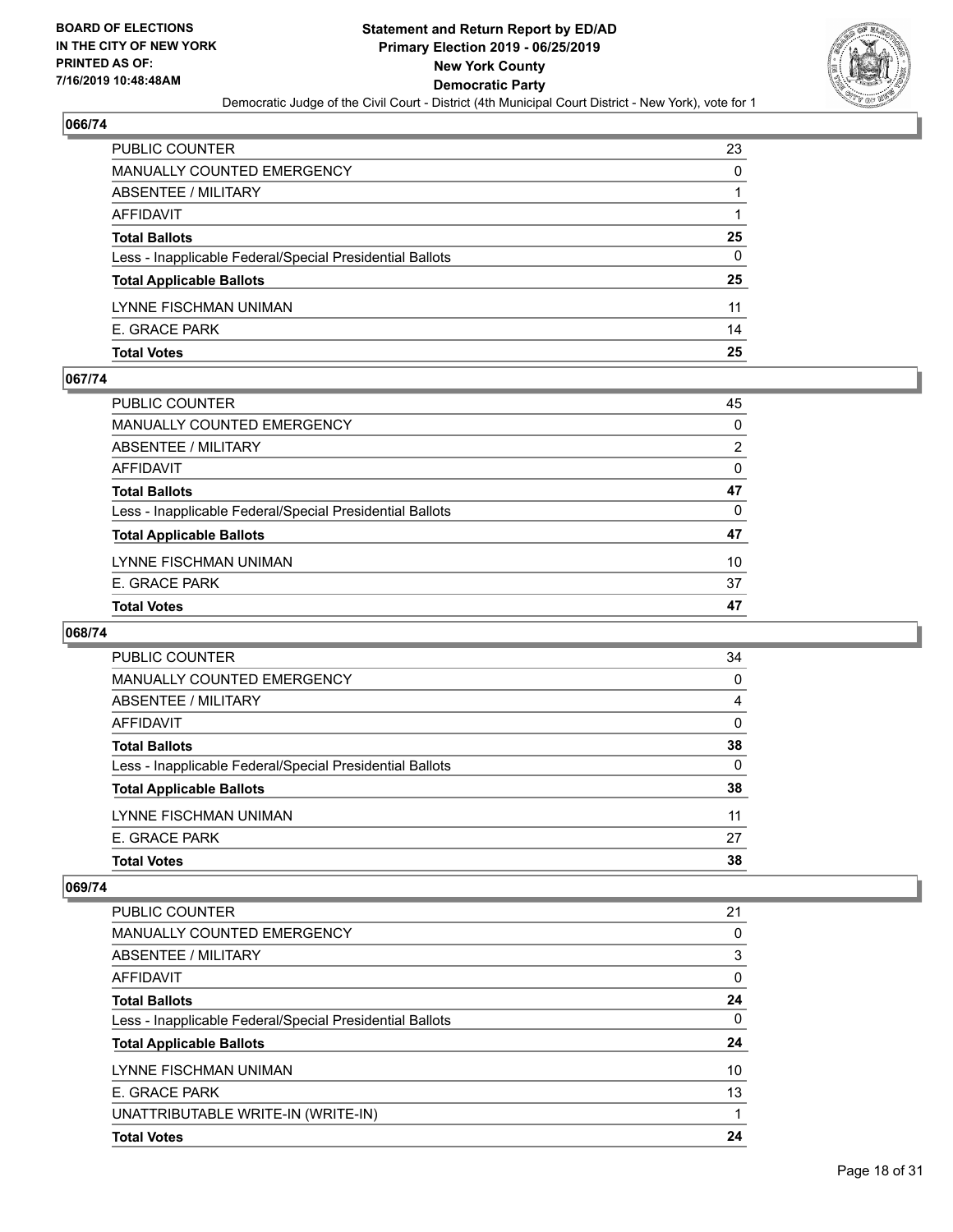

| PUBLIC COUNTER                                           | 22            |
|----------------------------------------------------------|---------------|
| <b>MANUALLY COUNTED EMERGENCY</b>                        | 0             |
| ABSENTEE / MILITARY                                      | $\mathcal{P}$ |
| <b>AFFIDAVIT</b>                                         | $\Omega$      |
| <b>Total Ballots</b>                                     | 24            |
| Less - Inapplicable Federal/Special Presidential Ballots | $\Omega$      |
| <b>Total Applicable Ballots</b>                          | 24            |
| LYNNE FISCHMAN UNIMAN                                    | 7             |
| E. GRACE PARK                                            | 16            |
| UNATTRIBUTABLE WRITE-IN (WRITE-IN)                       |               |
| <b>Total Votes</b>                                       | 24            |

# **071/74**

| PUBLIC COUNTER                                           | 33             |
|----------------------------------------------------------|----------------|
| <b>MANUALLY COUNTED EMERGENCY</b>                        | 0              |
| ABSENTEE / MILITARY                                      | $\overline{2}$ |
| AFFIDAVIT                                                | 0              |
| <b>Total Ballots</b>                                     | 35             |
| Less - Inapplicable Federal/Special Presidential Ballots | 0              |
| <b>Total Applicable Ballots</b>                          | 35             |
| LYNNE FISCHMAN UNIMAN                                    | 8              |
| E. GRACE PARK                                            | 27             |
| <b>Total Votes</b>                                       | 35             |

| PUBLIC COUNTER                                           | $12 \overline{ }$ |
|----------------------------------------------------------|-------------------|
| MANUALLY COUNTED EMERGENCY                               | 0                 |
| ABSENTEE / MILITARY                                      |                   |
| AFFIDAVIT                                                | 0                 |
| <b>Total Ballots</b>                                     | 13                |
| Less - Inapplicable Federal/Special Presidential Ballots | 0                 |
| <b>Total Applicable Ballots</b>                          | 13                |
| LYNNE FISCHMAN UNIMAN                                    | $\Omega$          |
| E. GRACE PARK                                            | 13                |
| <b>Total Votes</b>                                       | 13                |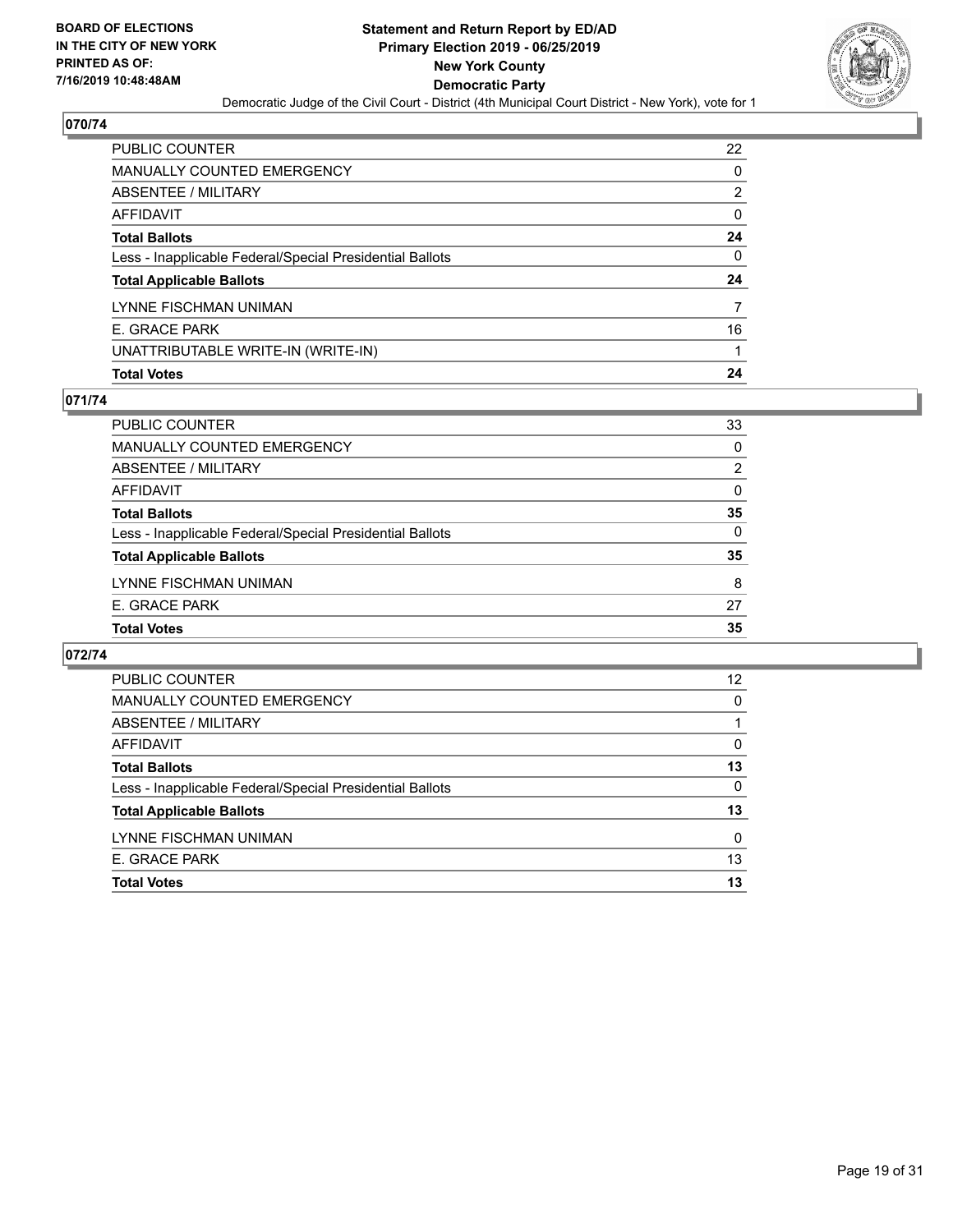

| <b>Total Votes</b>                                       | 48       |
|----------------------------------------------------------|----------|
| JOAN BERANBAUM (WRITE-IN)                                |          |
| E. GRACE PARK                                            | 28       |
| LYNNE FISCHMAN UNIMAN                                    | 19       |
| <b>Total Applicable Ballots</b>                          | 48       |
| Less - Inapplicable Federal/Special Presidential Ballots | 0        |
| <b>Total Ballots</b>                                     | 48       |
| AFFIDAVIT                                                | $\Omega$ |
| <b>ABSENTEE / MILITARY</b>                               | 3        |
| <b>MANUALLY COUNTED EMERGENCY</b>                        | 0        |
| PUBLIC COUNTER                                           | 45       |

#### **074/74**

| 90       |
|----------|
| 0        |
| 8        |
| 0        |
| 98       |
| $\Omega$ |
| 98       |
| 29       |
| 67       |
|          |
|          |
| 98       |
|          |

| <b>PUBLIC COUNTER</b>                                    | 114      |
|----------------------------------------------------------|----------|
| <b>MANUALLY COUNTED EMERGENCY</b>                        | 0        |
| ABSENTEE / MILITARY                                      | 7        |
| AFFIDAVIT                                                |          |
| <b>Total Ballots</b>                                     | 122      |
| Less - Inapplicable Federal/Special Presidential Ballots | $\Omega$ |
| <b>Total Applicable Ballots</b>                          | 122      |
| LYNNE FISCHMAN UNIMAN                                    | 23       |
| E. GRACE PARK                                            | 98       |
| SAMUEL K. ROSEN (WRITE-IN)                               |          |
| <b>Total Votes</b>                                       | 122      |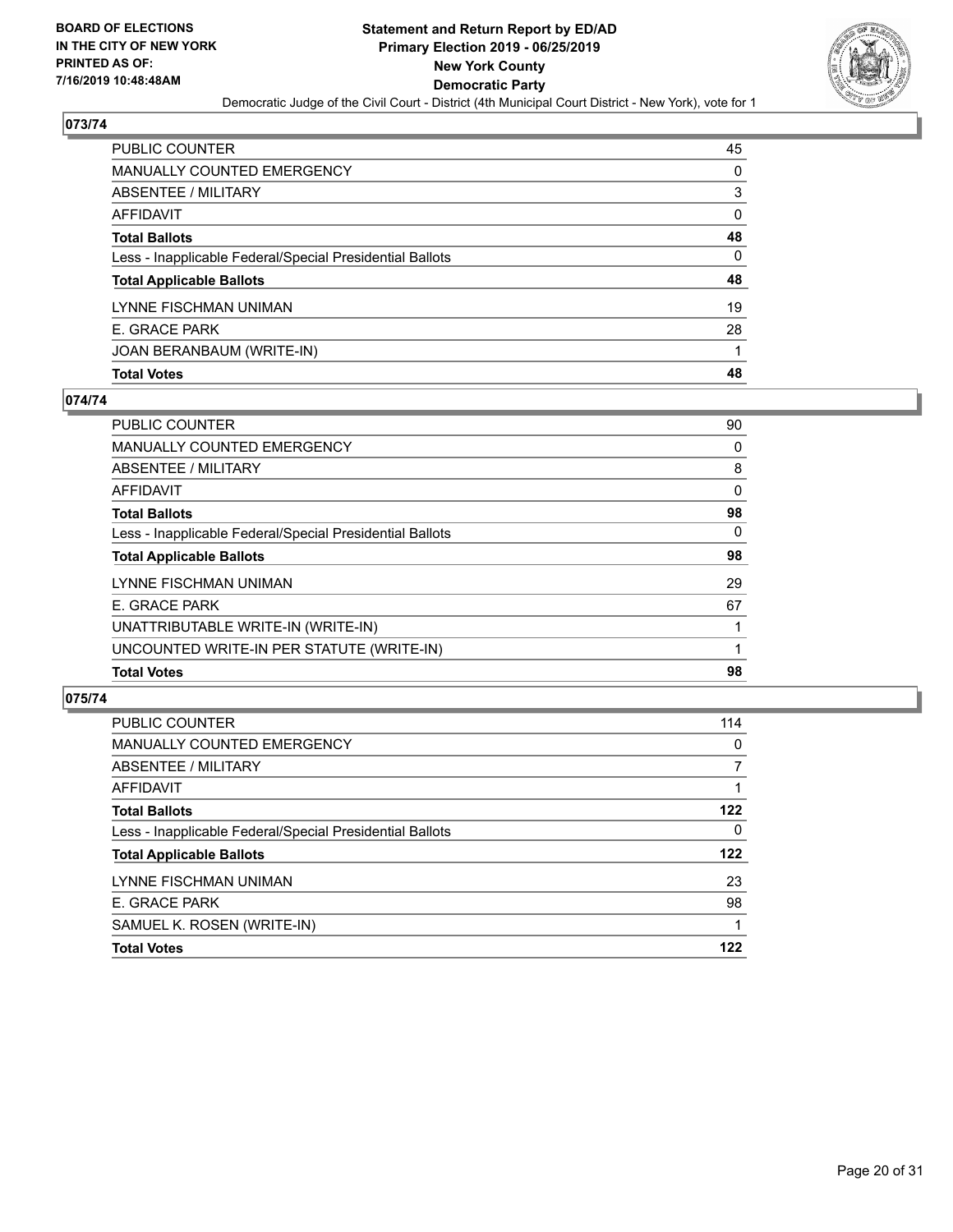

| <b>Total Votes</b>                                       | 58       |
|----------------------------------------------------------|----------|
| JULIA SALAZAR (WRITE-IN)                                 |          |
| E. GRACE PARK                                            | 43       |
| LYNNE FISCHMAN UNIMAN                                    | 14       |
| <b>Total Applicable Ballots</b>                          | 58       |
| Less - Inapplicable Federal/Special Presidential Ballots | 0        |
| <b>Total Ballots</b>                                     | 58       |
| <b>AFFIDAVIT</b>                                         | $\Omega$ |
| <b>ABSENTEE / MILITARY</b>                               | 4        |
| <b>MANUALLY COUNTED EMERGENCY</b>                        | 0        |
| PUBLIC COUNTER                                           | 54       |

#### **077/74**

| <b>PUBLIC COUNTER</b>                                    | 32 |
|----------------------------------------------------------|----|
| <b>MANUALLY COUNTED EMERGENCY</b>                        | 0  |
| ABSENTEE / MILITARY                                      | 4  |
| AFFIDAVIT                                                | 0  |
| <b>Total Ballots</b>                                     | 36 |
| Less - Inapplicable Federal/Special Presidential Ballots | 0  |
| <b>Total Applicable Ballots</b>                          | 36 |
| LYNNE FISCHMAN UNIMAN                                    | 14 |
| E. GRACE PARK                                            | 22 |
| <b>Total Votes</b>                                       | 36 |

| <b>PUBLIC COUNTER</b>                                    | 90       |
|----------------------------------------------------------|----------|
| <b>MANUALLY COUNTED EMERGENCY</b>                        | 0        |
| ABSENTEE / MILITARY                                      | 5        |
| AFFIDAVIT                                                | 0        |
| <b>Total Ballots</b>                                     | 95       |
| Less - Inapplicable Federal/Special Presidential Ballots | $\Omega$ |
| <b>Total Applicable Ballots</b>                          | 95       |
| LYNNE FISCHMAN UNIMAN                                    | 31       |
| E. GRACE PARK                                            | 63       |
| <b>Total Votes</b>                                       | 94       |
|                                                          |          |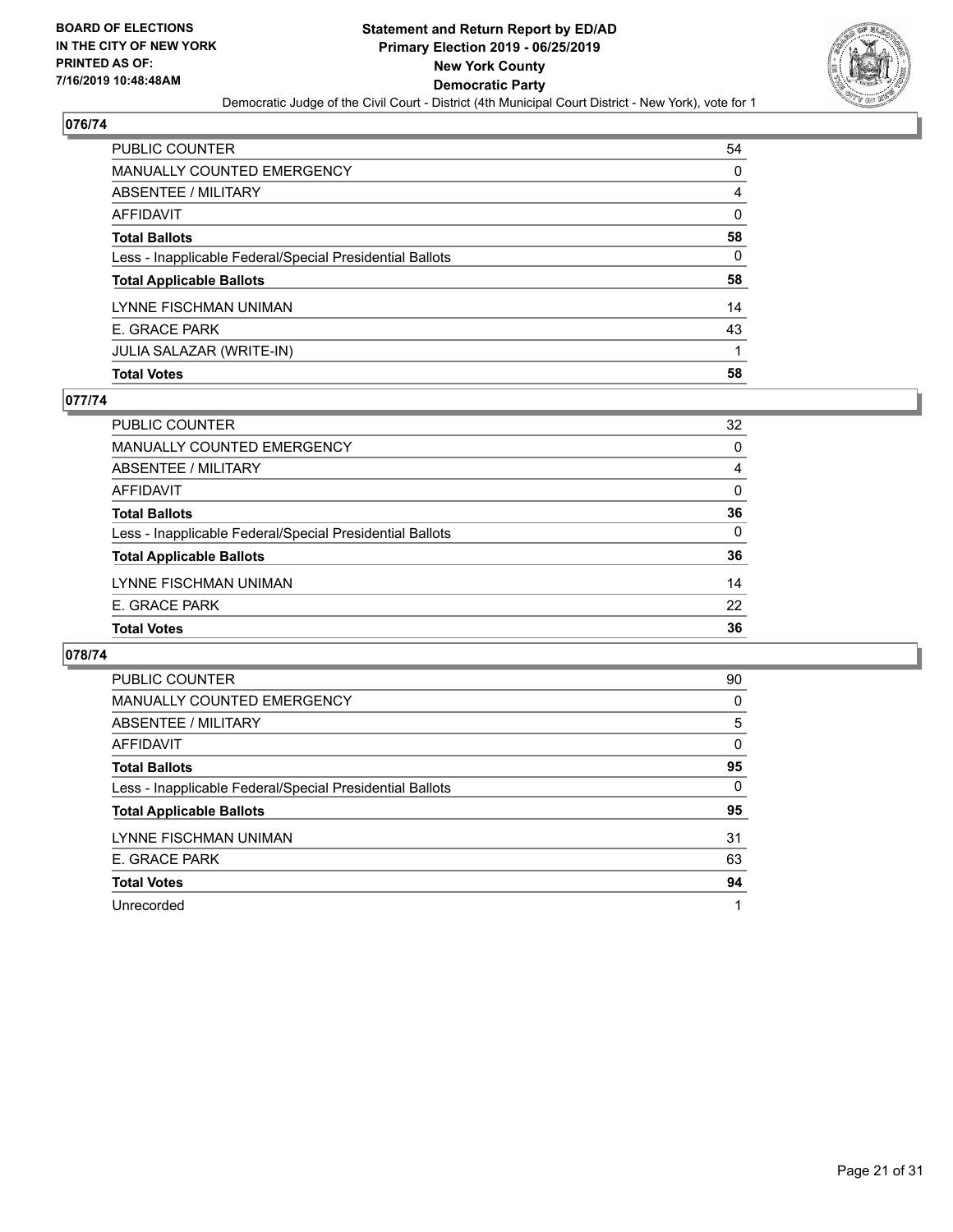

| PUBLIC COUNTER                                           | 67       |
|----------------------------------------------------------|----------|
| <b>MANUALLY COUNTED EMERGENCY</b>                        | 0        |
| <b>ABSENTEE / MILITARY</b>                               | 3        |
| AFFIDAVIT                                                | $\Omega$ |
| <b>Total Ballots</b>                                     | 70       |
| Less - Inapplicable Federal/Special Presidential Ballots | 0        |
| <b>Total Applicable Ballots</b>                          | 70       |
| LYNNE FISCHMAN UNIMAN                                    | 16       |
| E. GRACE PARK                                            | 53       |
| JOSE CRUZ (WRITE-IN)                                     |          |
| <b>Total Votes</b>                                       | 70       |

# **080/74**

| PUBLIC COUNTER                                           | 42       |
|----------------------------------------------------------|----------|
| MANUALLY COUNTED EMERGENCY                               | 0        |
| <b>ABSENTEE / MILITARY</b>                               |          |
| <b>AFFIDAVIT</b>                                         | 0        |
| <b>Total Ballots</b>                                     | 43       |
| Less - Inapplicable Federal/Special Presidential Ballots | $\Omega$ |
| <b>Total Applicable Ballots</b>                          | 43       |
| LYNNE FISCHMAN UNIMAN                                    | 7        |
| E. GRACE PARK                                            | 36       |
| <b>Total Votes</b>                                       | 43       |

## **081/74**

| <b>PUBLIC COUNTER</b>                                    | 5 |
|----------------------------------------------------------|---|
| MANUALLY COUNTED EMERGENCY                               | 0 |
| ABSENTEE / MILITARY                                      | 0 |
| AFFIDAVIT                                                | 0 |
| <b>Total Ballots</b>                                     | 5 |
| Less - Inapplicable Federal/Special Presidential Ballots | 0 |
| <b>Total Applicable Ballots</b>                          | 5 |
| LYNNE FISCHMAN UNIMAN                                    |   |
| E. GRACE PARK                                            | 4 |
| <b>Total Votes</b>                                       | 5 |

| PUBLIC COUNTER                                           | 36       |
|----------------------------------------------------------|----------|
| <b>MANUALLY COUNTED EMERGENCY</b>                        | $\Omega$ |
| ABSENTEE / MILITARY                                      | 4        |
| AFFIDAVIT                                                | $\Omega$ |
| <b>Total Ballots</b>                                     | 40       |
| Less - Inapplicable Federal/Special Presidential Ballots | $\Omega$ |
| <b>Total Applicable Ballots</b>                          | 40       |
| LYNNE FISCHMAN UNIMAN                                    | 3        |
| E. GRACE PARK                                            | 37       |
| <b>Total Votes</b>                                       | 40       |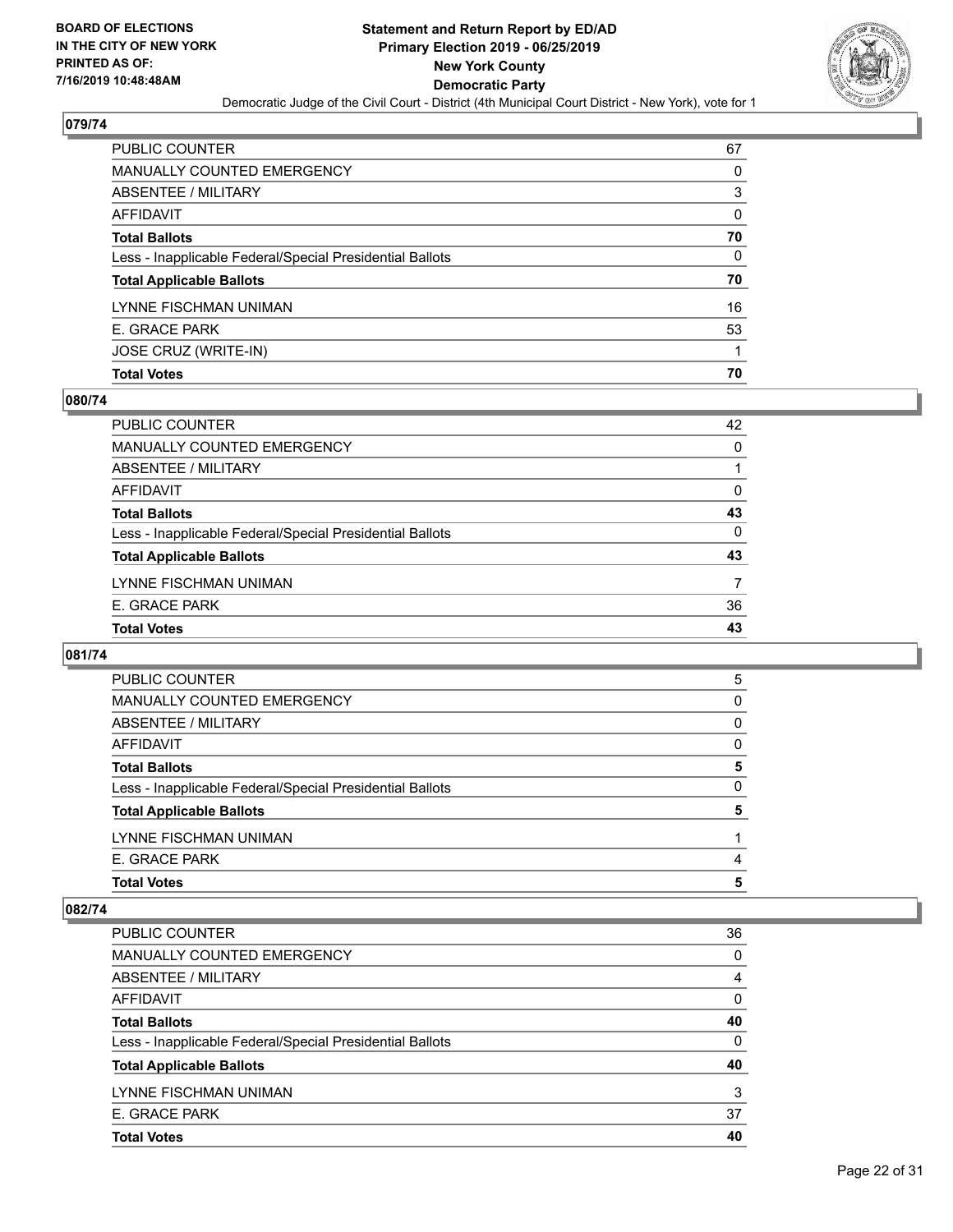

| <b>Total Votes</b>                                       | 81       |
|----------------------------------------------------------|----------|
| E. GRACE PARK                                            | 70       |
| LYNNE FISCHMAN UNIMAN                                    | 11       |
| <b>Total Applicable Ballots</b>                          | 81       |
| Less - Inapplicable Federal/Special Presidential Ballots | 0        |
| <b>Total Ballots</b>                                     | 81       |
| AFFIDAVIT                                                | $\Omega$ |
| ABSENTEE / MILITARY                                      | 0        |
| <b>MANUALLY COUNTED EMERGENCY</b>                        | $\Omega$ |
| PUBLIC COUNTER                                           | 81       |

#### **084/74**

| PUBLIC COUNTER                                           | 21       |
|----------------------------------------------------------|----------|
| <b>MANUALLY COUNTED EMERGENCY</b>                        | $\Omega$ |
| <b>ABSENTEE / MILITARY</b>                               |          |
| AFFIDAVIT                                                | 0        |
| <b>Total Ballots</b>                                     | 22       |
| Less - Inapplicable Federal/Special Presidential Ballots | $\Omega$ |
| <b>Total Applicable Ballots</b>                          | 22       |
| LYNNE FISCHMAN UNIMAN                                    | 5        |
| E. GRACE PARK                                            | 17       |
| <b>Total Votes</b>                                       | 22       |
|                                                          |          |

# **085/74**

| 13       |
|----------|
| 0        |
| $\Omega$ |
| $\Omega$ |
| 13       |
| 0        |
| 13       |
| 4        |
| 9        |
| 13       |
|          |

| <b>Total Votes</b>                                       | 8 |
|----------------------------------------------------------|---|
| E. GRACE PARK                                            | 5 |
| LYNNE FISCHMAN UNIMAN                                    | 3 |
| <b>Total Applicable Ballots</b>                          | 8 |
| Less - Inapplicable Federal/Special Presidential Ballots | 0 |
| <b>Total Ballots</b>                                     | 8 |
| AFFIDAVIT                                                | 0 |
| ABSENTEE / MILITARY                                      |   |
| <b>MANUALLY COUNTED EMERGENCY</b>                        | 0 |
| <b>PUBLIC COUNTER</b>                                    |   |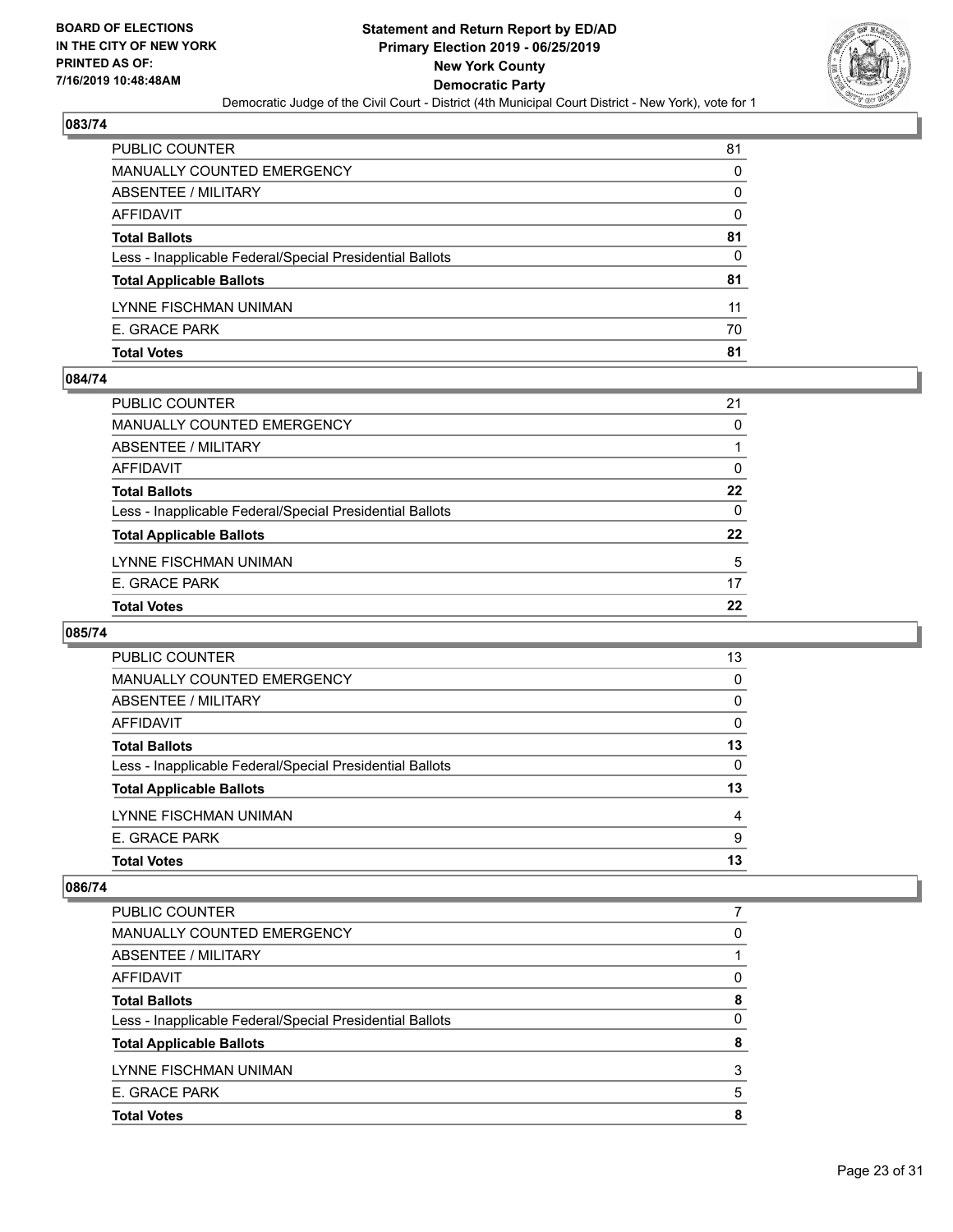

| PUBLIC COUNTER                                           | 33       |
|----------------------------------------------------------|----------|
| <b>MANUALLY COUNTED EMERGENCY</b>                        | 0        |
| <b>ABSENTEE / MILITARY</b>                               |          |
| <b>AFFIDAVIT</b>                                         | $\Omega$ |
| <b>Total Ballots</b>                                     | 34       |
| Less - Inapplicable Federal/Special Presidential Ballots | $\Omega$ |
| <b>Total Applicable Ballots</b>                          | 34       |
| LYNNE FISCHMAN UNIMAN                                    | 7        |
| E. GRACE PARK                                            | 26       |
| WILLIAM D. ANDERSON (WRITE-IN)                           |          |
| <b>Total Votes</b>                                       | 34       |

# **088/74**

| PUBLIC COUNTER                                           | 44 |
|----------------------------------------------------------|----|
| MANUALLY COUNTED EMERGENCY                               | 0  |
| ABSENTEE / MILITARY                                      | 3  |
| AFFIDAVIT                                                | 0  |
| <b>Total Ballots</b>                                     | 47 |
| Less - Inapplicable Federal/Special Presidential Ballots | 0  |
| <b>Total Applicable Ballots</b>                          | 47 |
| LYNNE FISCHMAN UNIMAN                                    | 9  |
| E. GRACE PARK                                            | 38 |
| <b>Total Votes</b>                                       | 47 |
|                                                          |    |

| PUBLIC COUNTER                                           | 75       |
|----------------------------------------------------------|----------|
| <b>MANUALLY COUNTED EMERGENCY</b>                        | 0        |
| ABSENTEE / MILITARY                                      |          |
| AFFIDAVIT                                                | $\Omega$ |
| <b>Total Ballots</b>                                     | 76       |
| Less - Inapplicable Federal/Special Presidential Ballots | $\Omega$ |
| <b>Total Applicable Ballots</b>                          | 76       |
| LYNNE FISCHMAN UNIMAN                                    | 34       |
| E. GRACE PARK                                            | 42       |
| <b>Total Votes</b>                                       | 76       |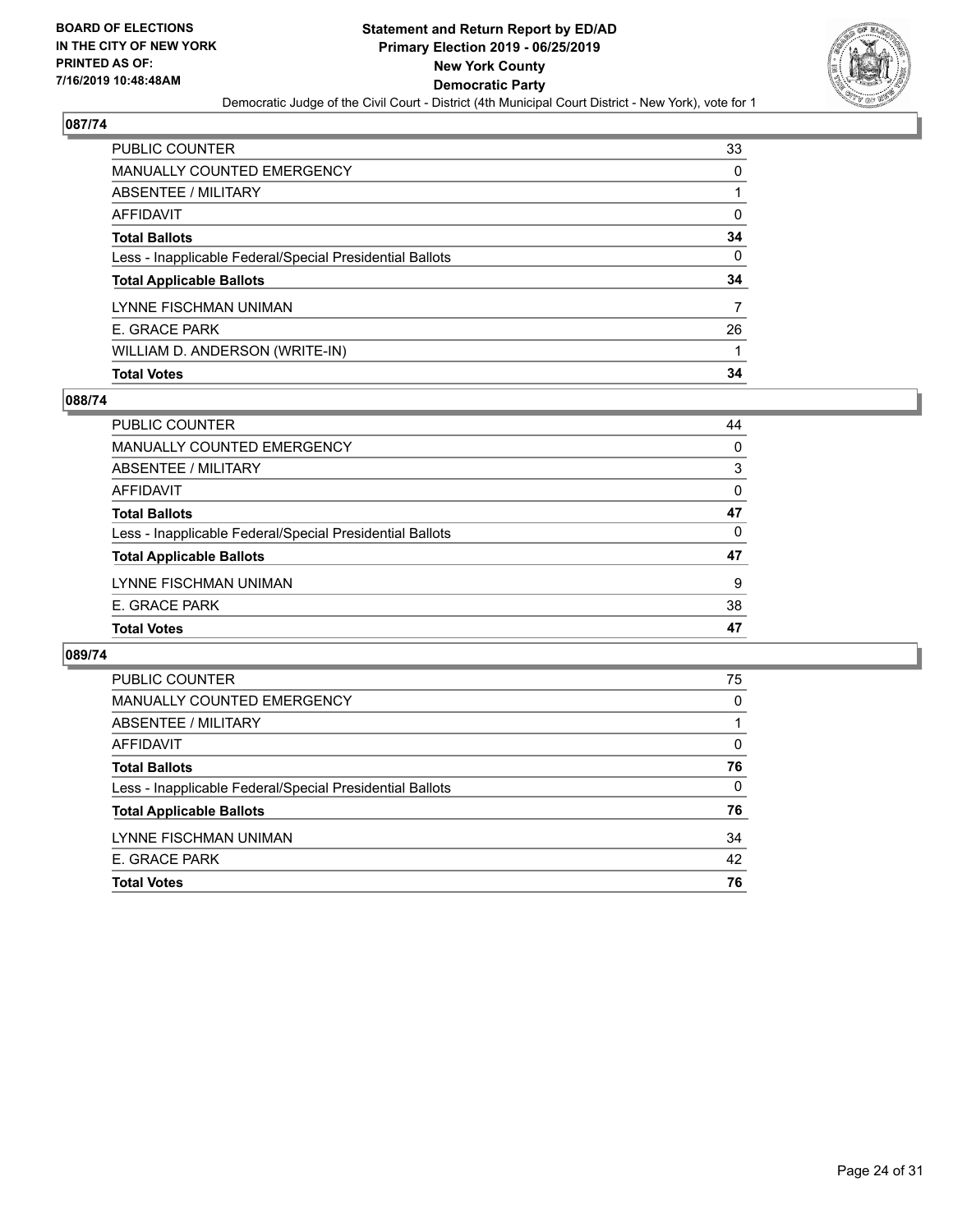

| PUBLIC COUNTER                                           | 42       |
|----------------------------------------------------------|----------|
| <b>MANUALLY COUNTED EMERGENCY</b>                        | 0        |
| ABSENTEE / MILITARY                                      | 0        |
| AFFIDAVIT                                                | 0        |
| <b>Total Ballots</b>                                     | 42       |
| Less - Inapplicable Federal/Special Presidential Ballots | $\Omega$ |
| <b>Total Applicable Ballots</b>                          | 42       |
| LYNNE FISCHMAN UNIMAN                                    | 12       |
| E. GRACE PARK                                            | 29       |
| <b>Total Votes</b>                                       | 41       |
| Unrecorded                                               |          |

#### **091/74**

| <b>Total Votes</b>                                       | 34       |
|----------------------------------------------------------|----------|
| E. GRACE PARK                                            | 23       |
| LYNNE FISCHMAN UNIMAN                                    | 11       |
| <b>Total Applicable Ballots</b>                          | 34       |
| Less - Inapplicable Federal/Special Presidential Ballots | 0        |
| <b>Total Ballots</b>                                     | 34       |
| AFFIDAVIT                                                | $\Omega$ |
| ABSENTEE / MILITARY                                      | $\Omega$ |
| <b>MANUALLY COUNTED EMERGENCY</b>                        | $\Omega$ |
| <b>PUBLIC COUNTER</b>                                    | 34       |

#### **092/74**

| <b>PUBLIC COUNTER</b>                                    | 97  |
|----------------------------------------------------------|-----|
| <b>MANUALLY COUNTED EMERGENCY</b>                        | 0   |
| ABSENTEE / MILITARY                                      | 5   |
| AFFIDAVIT                                                | 0   |
| <b>Total Ballots</b>                                     | 102 |
| Less - Inapplicable Federal/Special Presidential Ballots | 0   |
| <b>Total Applicable Ballots</b>                          | 102 |
| LYNNE FISCHMAN UNIMAN                                    | 23  |
| E. GRACE PARK                                            | 79  |
| <b>Total Votes</b>                                       | 102 |
| 093/74 COMBINED into: 015/73                             |     |

**094/74 COMBINED into: 015/73**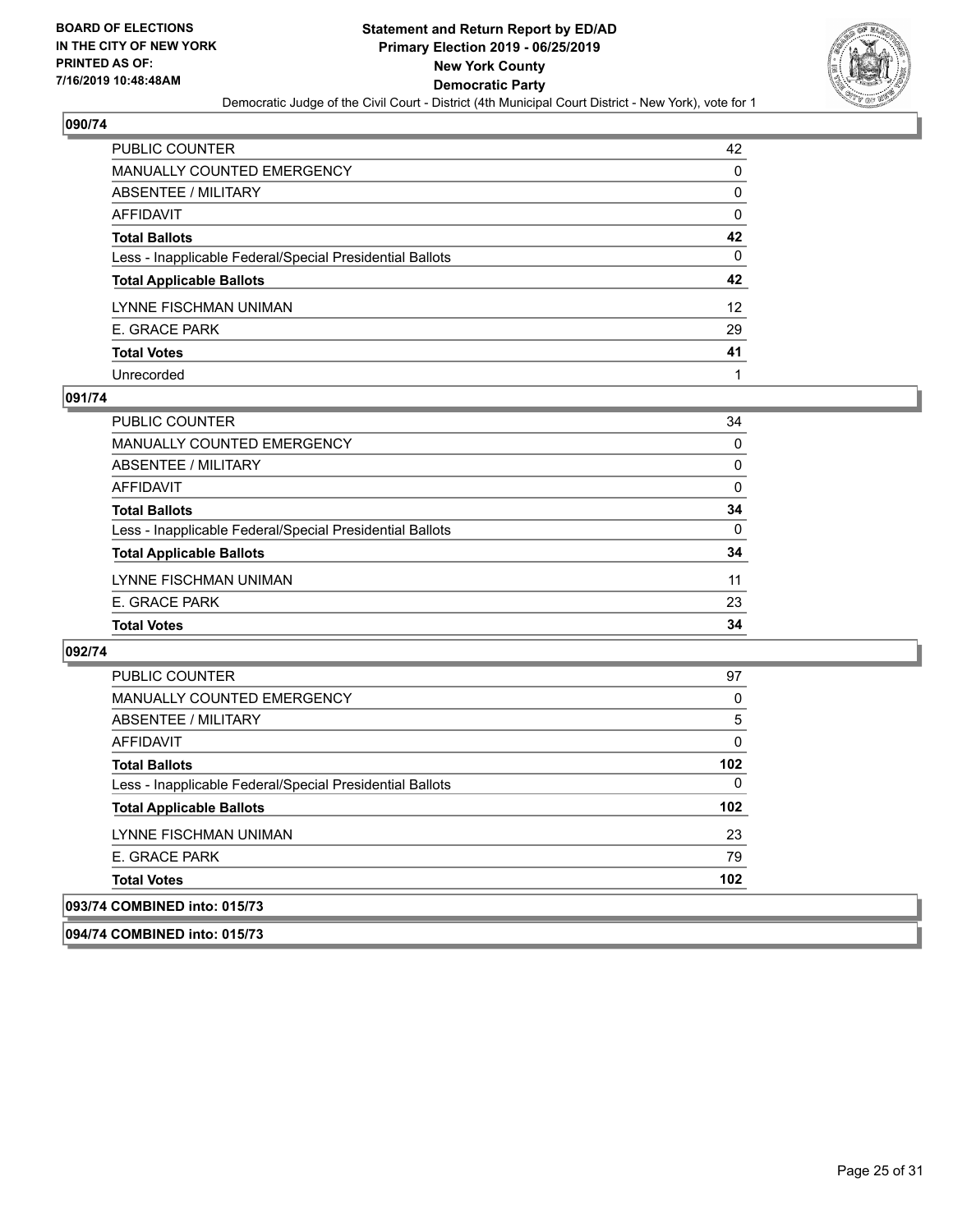

| PUBLIC COUNTER                                           | 39 |
|----------------------------------------------------------|----|
| MANUALLY COUNTED EMERGENCY                               | 0  |
| ABSENTEE / MILITARY                                      | 3  |
| AFFIDAVIT                                                | 0  |
| <b>Total Ballots</b>                                     | 42 |
| Less - Inapplicable Federal/Special Presidential Ballots | 0  |
| <b>Total Applicable Ballots</b>                          | 42 |
| LYNNE FISCHMAN UNIMAN                                    | 9  |
| E. GRACE PARK                                            | 33 |
| <b>Total Votes</b>                                       | 42 |

#### **101/74**

| PUBLIC COUNTER                                           | 51       |
|----------------------------------------------------------|----------|
| <b>MANUALLY COUNTED EMERGENCY</b>                        | 0        |
| ABSENTEE / MILITARY                                      | 4        |
| AFFIDAVIT                                                | $\Omega$ |
| <b>Total Ballots</b>                                     | 55       |
| Less - Inapplicable Federal/Special Presidential Ballots | $\Omega$ |
| <b>Total Applicable Ballots</b>                          | 55       |
| LYNNE FISCHMAN UNIMAN                                    | 10       |
| E. GRACE PARK                                            | 45       |
| <b>Total Votes</b>                                       | 55       |
|                                                          |          |

# **102/74**

| <b>PUBLIC COUNTER</b>                                    | 17       |
|----------------------------------------------------------|----------|
| MANUALLY COUNTED EMERGENCY                               | 0        |
| ABSENTEE / MILITARY                                      | 0        |
| AFFIDAVIT                                                | $\Omega$ |
| <b>Total Ballots</b>                                     | 17       |
| Less - Inapplicable Federal/Special Presidential Ballots | 0        |
| <b>Total Applicable Ballots</b>                          | 17       |
| LYNNE FISCHMAN UNIMAN                                    | 5        |
| E. GRACE PARK                                            | 11       |
| CAROLINA RIVERA (WRITE-IN)                               |          |
| <b>Total Votes</b>                                       | 17       |
|                                                          |          |

| PUBLIC COUNTER                                           | 18       |
|----------------------------------------------------------|----------|
| MANUALLY COUNTED EMERGENCY                               | $\Omega$ |
| ABSENTEE / MILITARY                                      |          |
| AFFIDAVIT                                                | 0        |
| <b>Total Ballots</b>                                     | 19       |
| Less - Inapplicable Federal/Special Presidential Ballots | $\Omega$ |
| <b>Total Applicable Ballots</b>                          | 19       |
| LYNNE FISCHMAN UNIMAN                                    | 4        |
| E. GRACE PARK                                            | 15       |
| <b>Total Votes</b>                                       | 19       |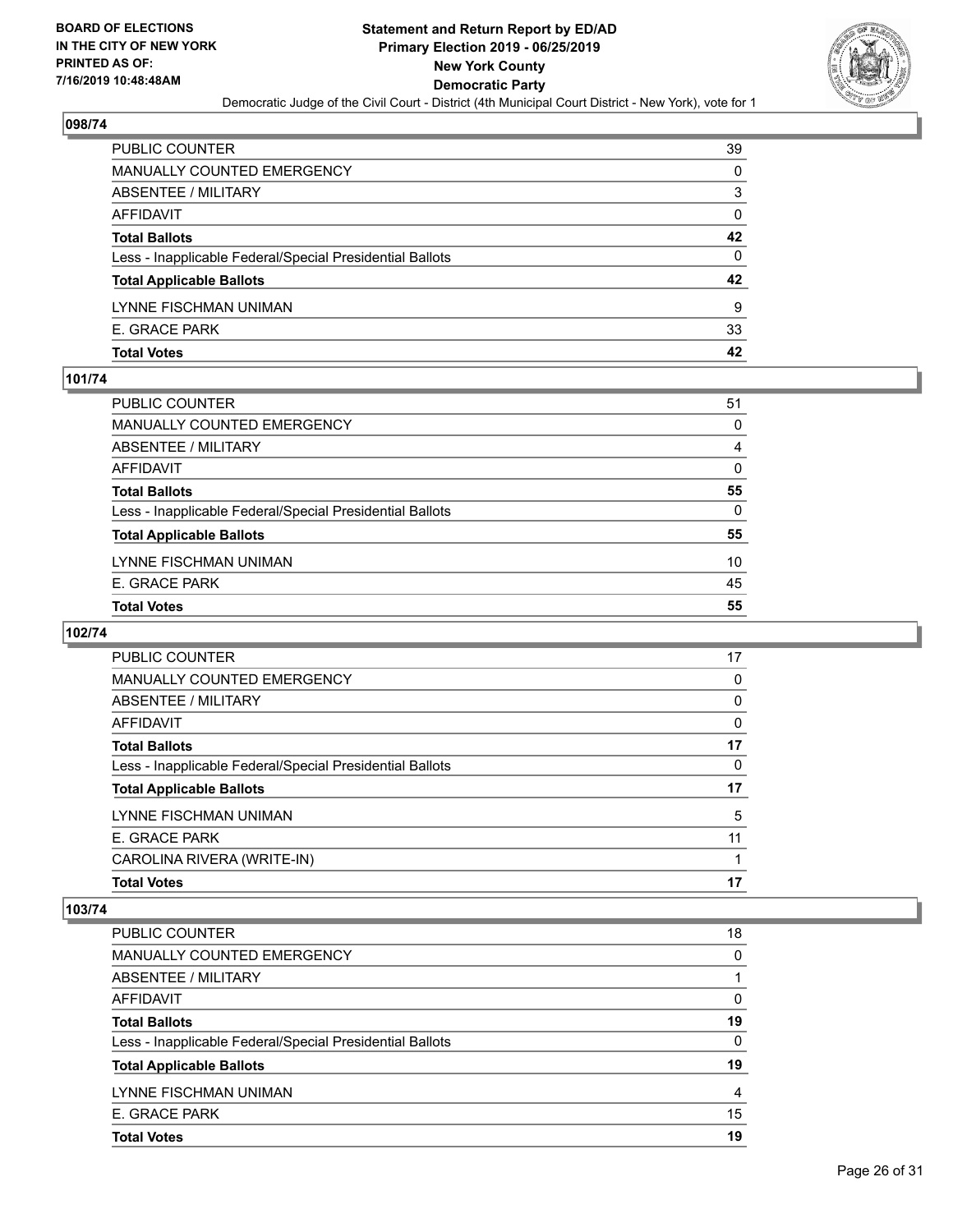

| 31       |
|----------|
| 0        |
| 5        |
| $\Omega$ |
| 36       |
| 0        |
| 36       |
|          |
| 29       |
| 36       |
|          |

| <b>PUBLIC COUNTER</b>                                    | 18 |
|----------------------------------------------------------|----|
| MANUALLY COUNTED EMERGENCY                               | 0  |
| ABSENTEE / MILITARY                                      | 0  |
| AFFIDAVIT                                                | 0  |
| <b>Total Ballots</b>                                     | 18 |
| Less - Inapplicable Federal/Special Presidential Ballots | 0  |
| <b>Total Applicable Ballots</b>                          | 18 |
| LYNNE FISCHMAN UNIMAN                                    | 4  |
| E. GRACE PARK                                            | 14 |
| <b>Total Votes</b>                                       | 18 |
|                                                          |    |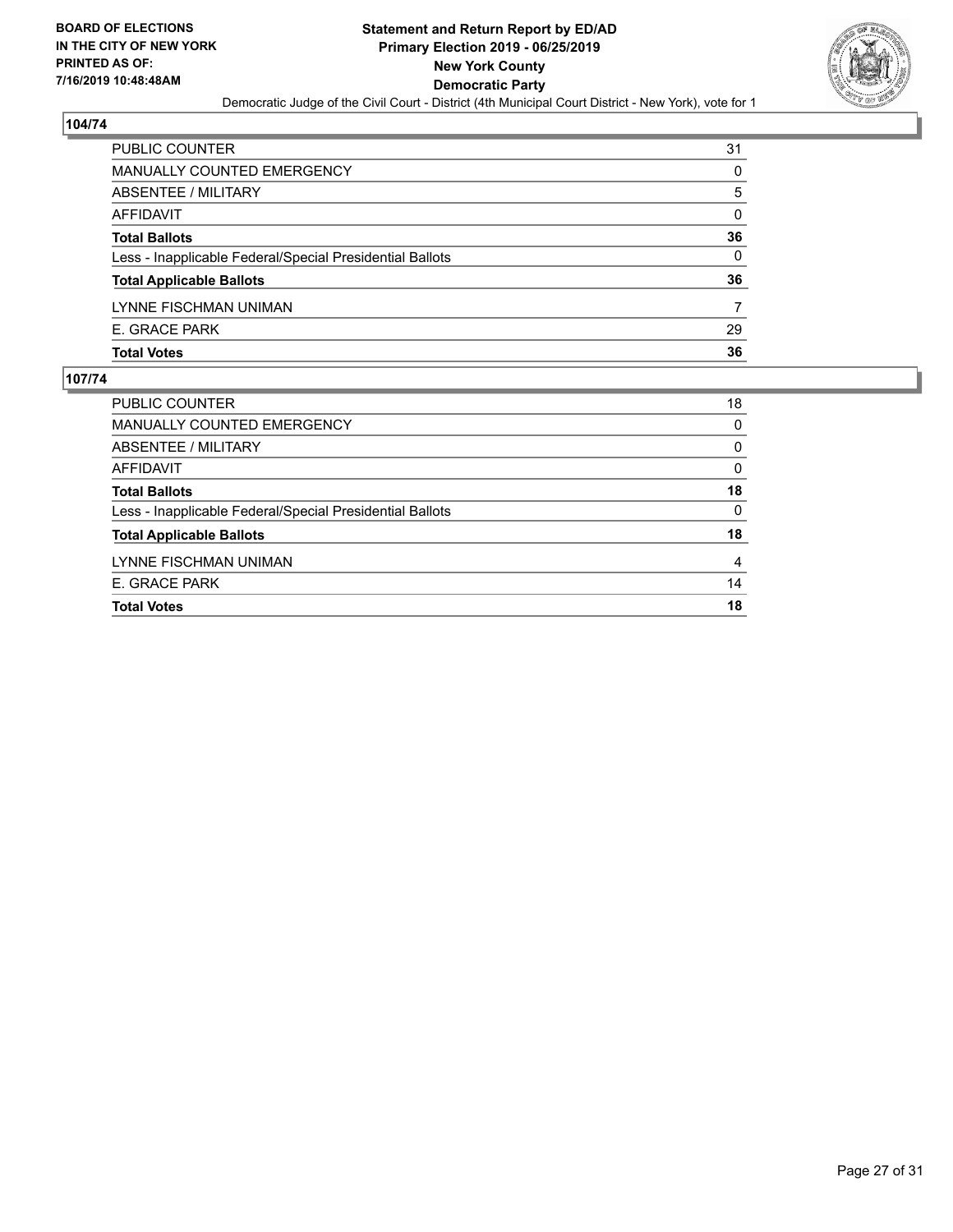

| PUBLIC COUNTER                                           | 39 |
|----------------------------------------------------------|----|
| MANUALLY COUNTED EMERGENCY                               | 0  |
| ABSENTEE / MILITARY                                      |    |
| AFFIDAVIT                                                | 0  |
| Total Ballots                                            | 40 |
| Less - Inapplicable Federal/Special Presidential Ballots | 0  |
| <b>Total Applicable Ballots</b>                          | 40 |
| LYNNE FISCHMAN UNIMAN                                    | 10 |
| E. GRACE PARK                                            | 29 |
| <b>Total Votes</b>                                       | 39 |
| Unrecorded                                               |    |

#### **032/75**

| <b>Total Votes</b>                                       | 42       |
|----------------------------------------------------------|----------|
| E. GRACE PARK                                            | 27       |
| LYNNE FISCHMAN UNIMAN                                    | 15       |
| <b>Total Applicable Ballots</b>                          | 42       |
|                                                          |          |
| Less - Inapplicable Federal/Special Presidential Ballots | $\Omega$ |
| <b>Total Ballots</b>                                     | 42       |
| AFFIDAVIT                                                | $\Omega$ |
| <b>ABSENTEE / MILITARY</b>                               | 3        |
| MANUALLY COUNTED EMERGENCY                               | $\Omega$ |
| <b>PUBLIC COUNTER</b>                                    | 39       |

| PUBLIC COUNTER                                           | 26             |
|----------------------------------------------------------|----------------|
| <b>MANUALLY COUNTED EMERGENCY</b>                        | 0              |
| ABSENTEE / MILITARY                                      | $\overline{2}$ |
| AFFIDAVIT                                                | $\Omega$       |
| <b>Total Ballots</b>                                     | 28             |
| Less - Inapplicable Federal/Special Presidential Ballots | $\Omega$       |
| <b>Total Applicable Ballots</b>                          | 28             |
| LYNNE FISCHMAN UNIMAN                                    | 9              |
| E. GRACE PARK                                            | 16             |
| <b>Total Votes</b>                                       | 25             |
| Unrecorded                                               | 3              |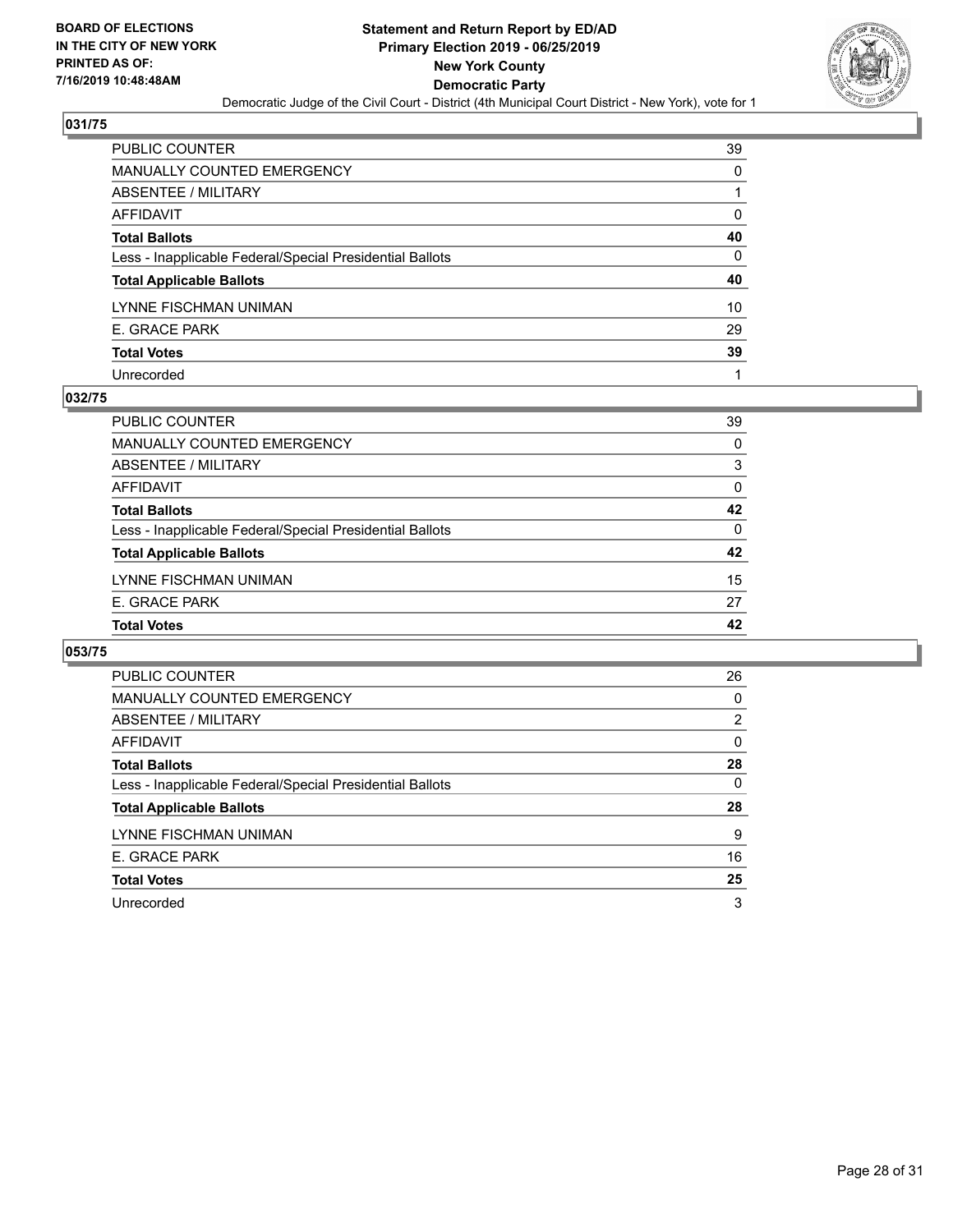

| 24       |
|----------|
| 0        |
| 0        |
| $\Omega$ |
| 24       |
| 0        |
| 24       |
| 10       |
| 14       |
| 24       |
|          |

| PUBLIC COUNTER                                           | 13 |
|----------------------------------------------------------|----|
| <b>MANUALLY COUNTED EMERGENCY</b>                        | 0  |
| ABSENTEE / MILITARY                                      | 0  |
| AFFIDAVIT                                                | 0  |
| <b>Total Ballots</b>                                     | 13 |
| Less - Inapplicable Federal/Special Presidential Ballots | 0  |
| <b>Total Applicable Ballots</b>                          | 13 |
| LYNNE FISCHMAN UNIMAN                                    | 3  |
| E. GRACE PARK                                            | 9  |
| <b>Total Votes</b>                                       | 12 |
| Unrecorded                                               | 1  |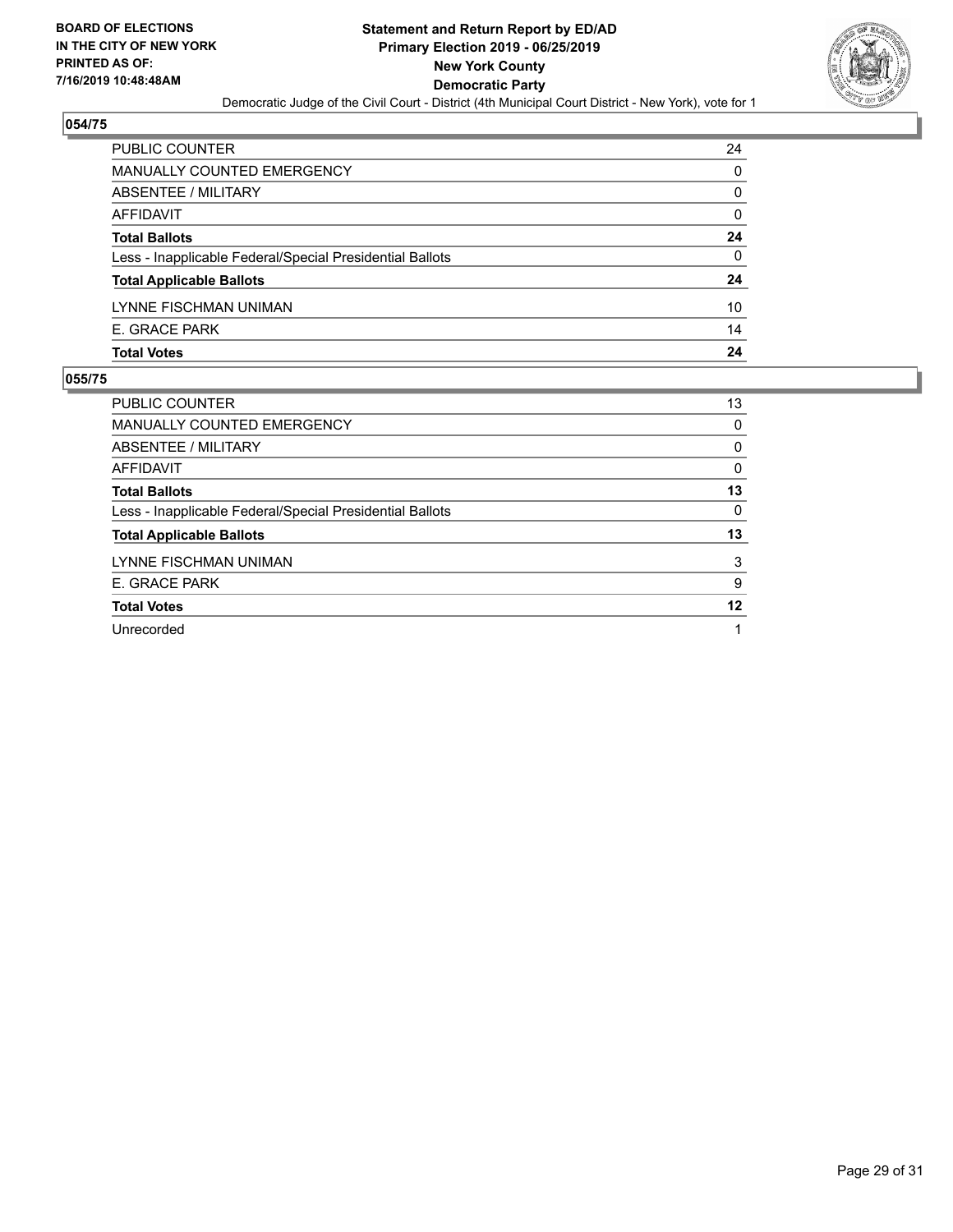

**091/76 COMBINED into: 022/73**

**093/76 COMBINED into: 022/73**

**095/76 COMBINED into: 022/73**